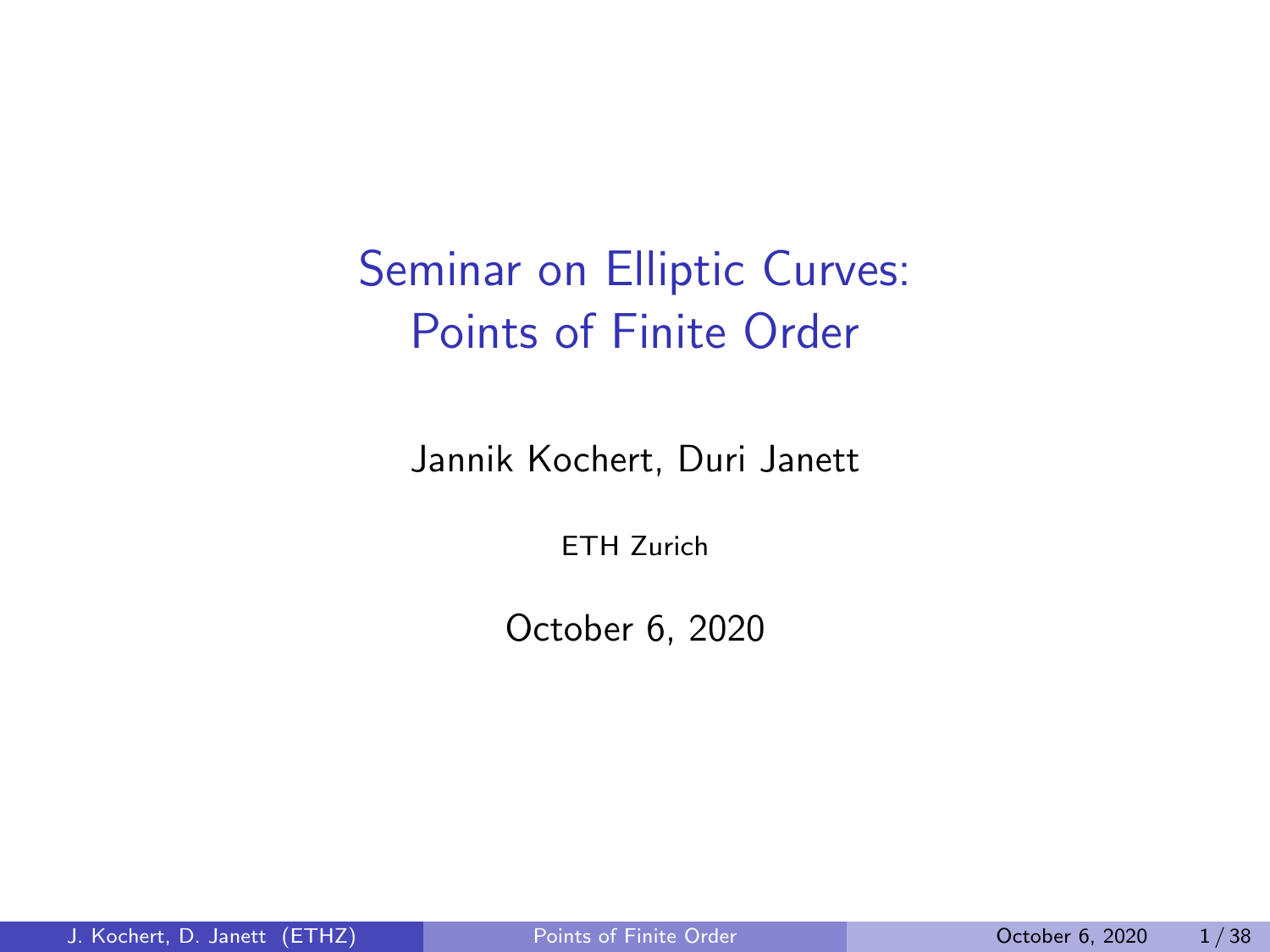### **Overview**

- **1** Points of order 2 and 3
- <sup>2</sup> Nagell-Lutz theorem: statement and examples
- <sup>3</sup> Nagell-Lutz theorem: sketch of the proof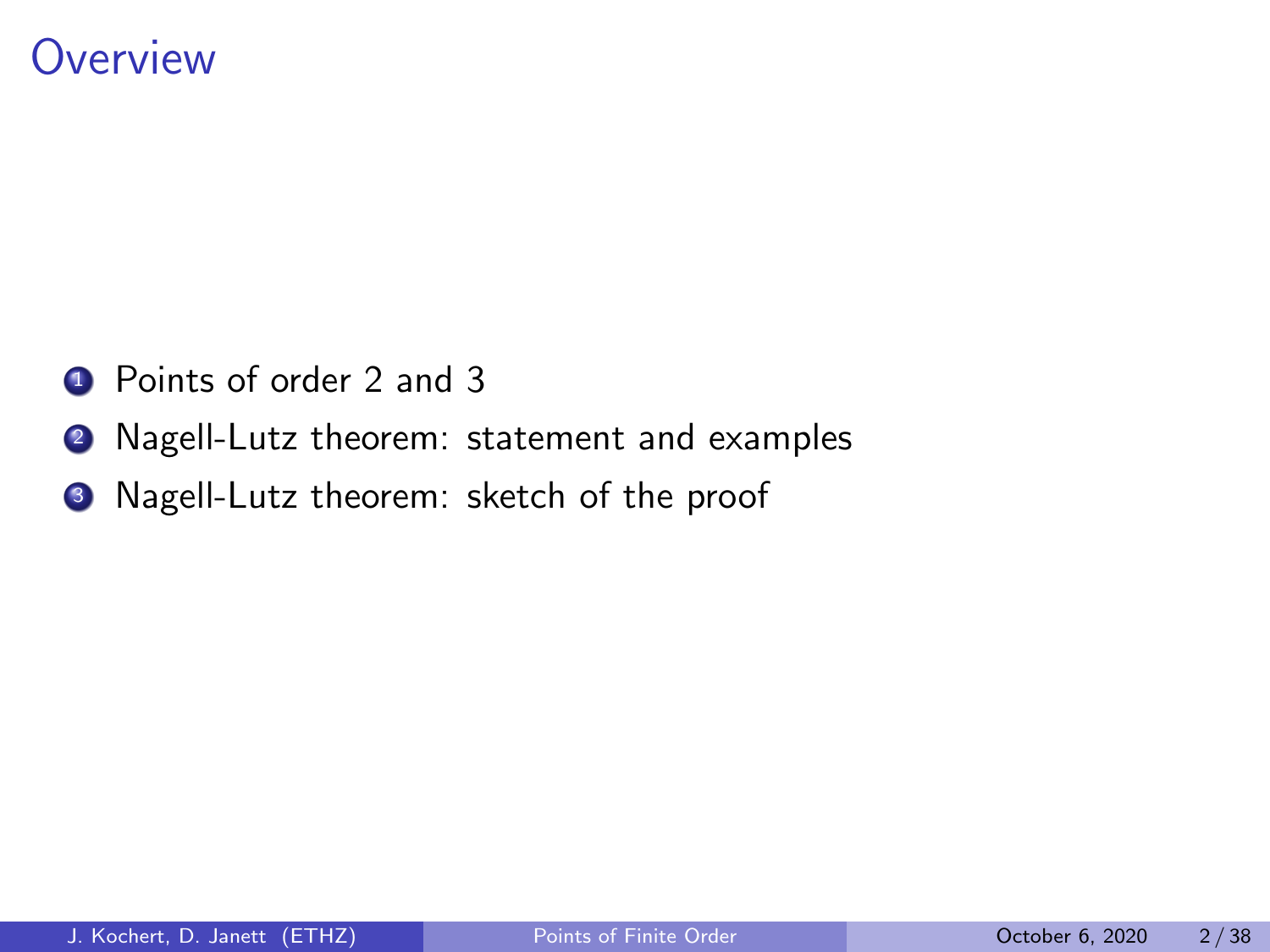#### **Definition**

An element  $P$  of a group is said to have order  $m$  if

$$
mP = \underbrace{P+P+...+P}_{m \text{ summands}} = \mathcal{O},
$$

and  $m'P \neq O$  for all integers  $1 \leq m' < m$ . If such m exists, P is said to have finite order, otherwise it has infinite order.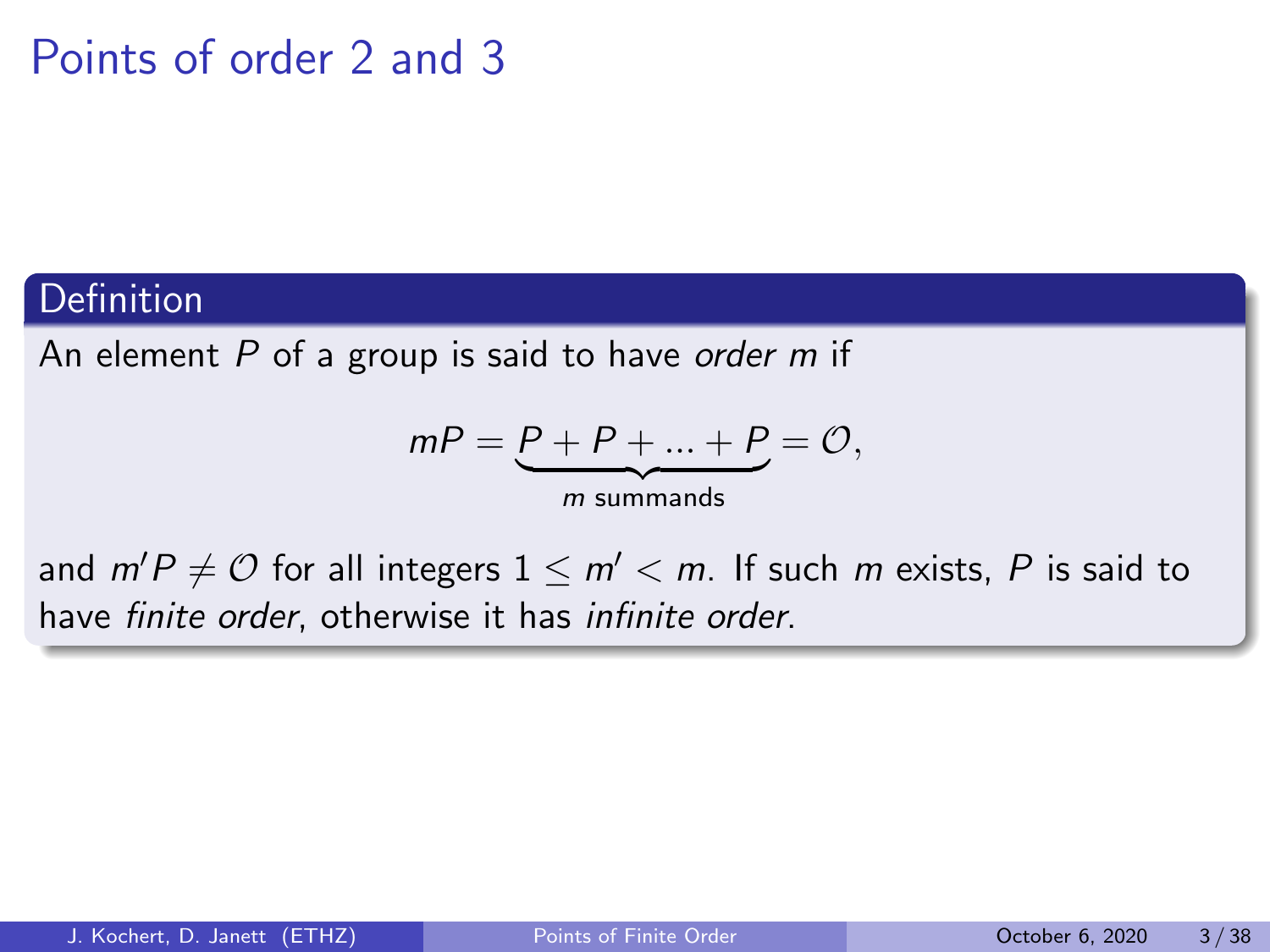### Theorem (Points of order 2 and 3)

Let C be a non-singular cubic curve

$$
C: y^2 = f(x) = x^3 + ax^2 + bx + c.
$$

It holds:

**4** A point  $P = (x, y) \neq 0$  on C has order 2 if and only if  $y = 0$ .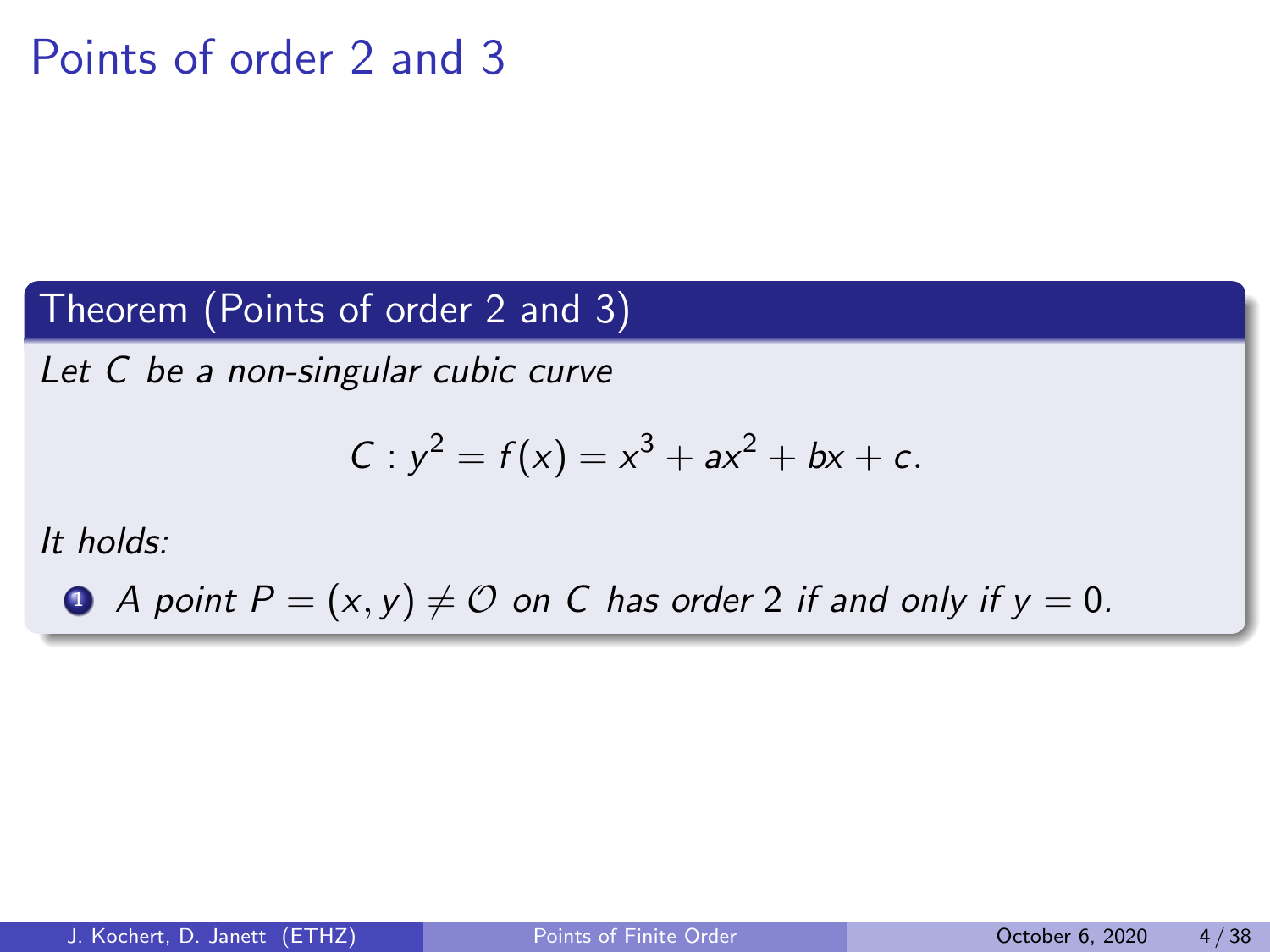### Proof.

#### We have

$$
2P = \mathcal{O} \iff P = -P.
$$

Since

$$
-P=-(x,y)=(x,-y),
$$

the conclusion follows.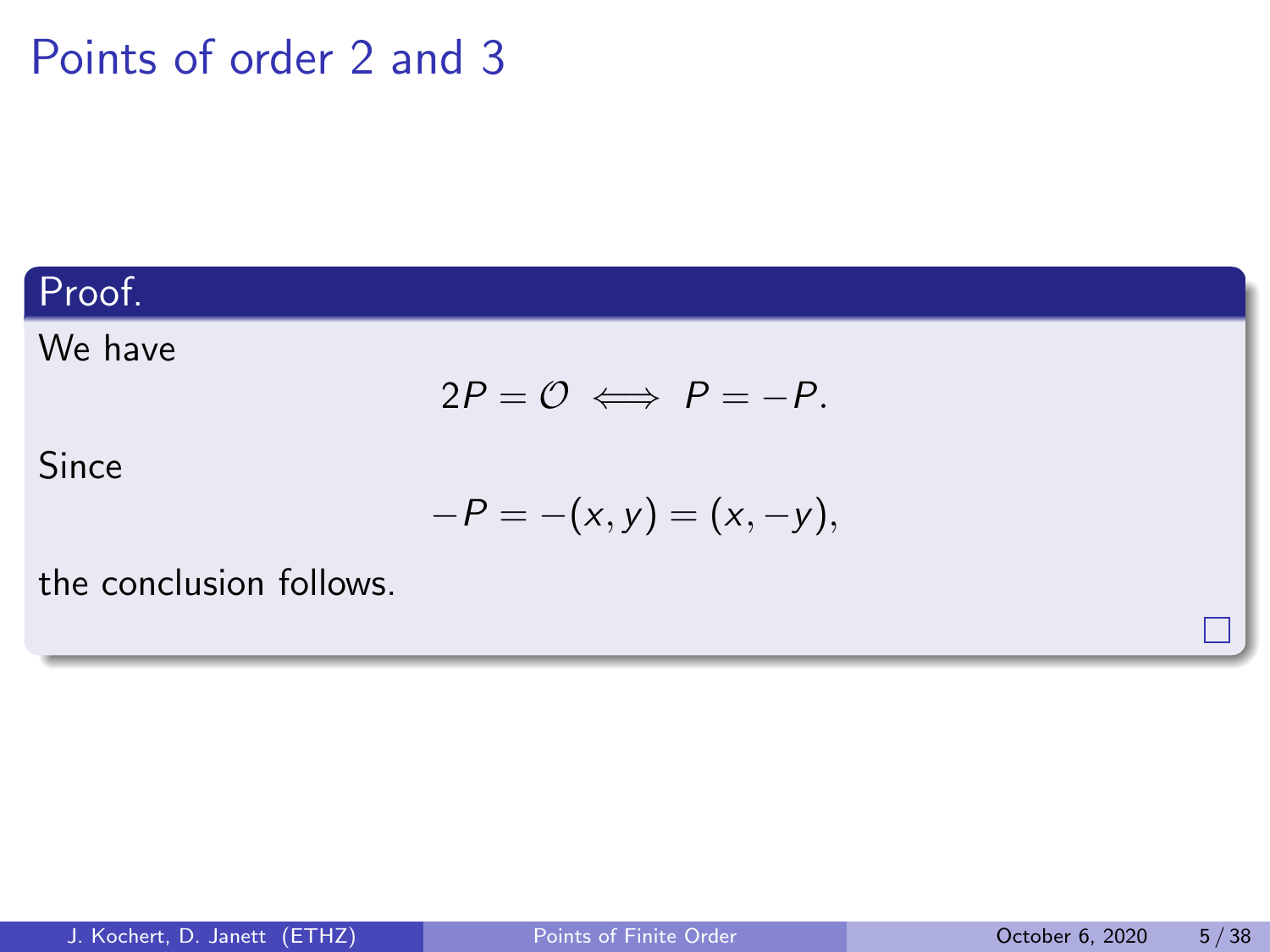Theorem (Points of order 2 and 3)

Let C be a non-singular cubic curve

$$
C: y^2 = f(x) = x^3 + ax^2 + bx + c.
$$

It holds:

- <span id="page-5-0"></span>**1** A point  $P = (x, y) \neq 0$  on C has order 2 if and only if  $y = 0$ .
- **2** The curve C has exactly four points of order 1 or 2. These four points form a group that is isomorphic to  $C_2 \times C_2$ .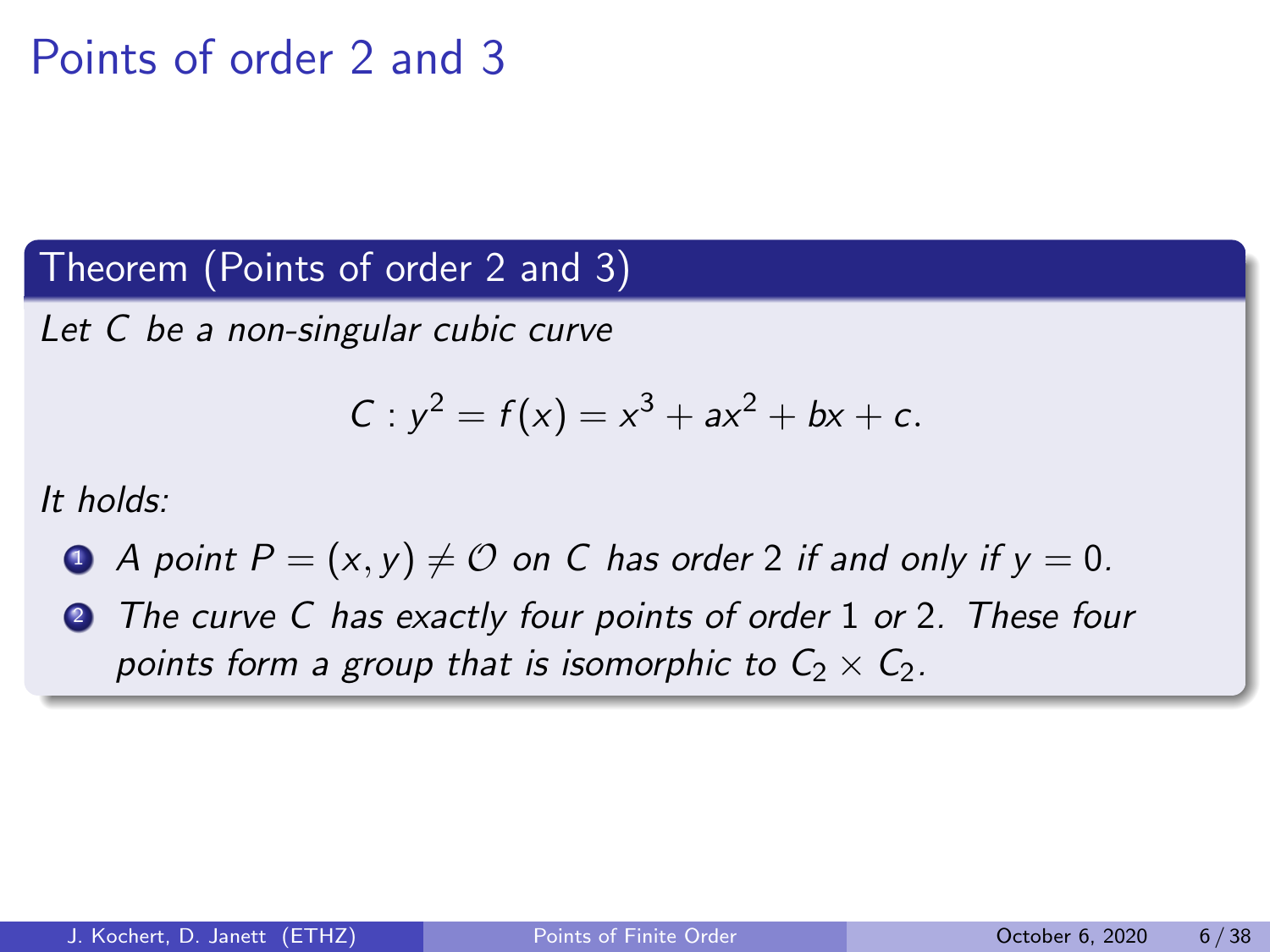### Proof.

From [1,](#page-5-0) we know that the points of order 2 are of the form

$$
P_1 = (\alpha_1, 0), P_2 = (\alpha_2, 0), P_3 = (\alpha_3, 0),
$$

where  $\alpha_1$ ,  $\alpha_2$ ,  $\alpha_3$  are the roots of the polynomial  $f(x)$ .

Because C is non-singular,  $f(x)$  has three distinct roots in  $\mathbb C$  and thus three points of order 2.

 $\{O, P_1, P_2, P_3\}$  form an abelian group of order 4, which has to be isomorphic to  $C_2 \times C_2$ , since all elements are of order 1 or 2.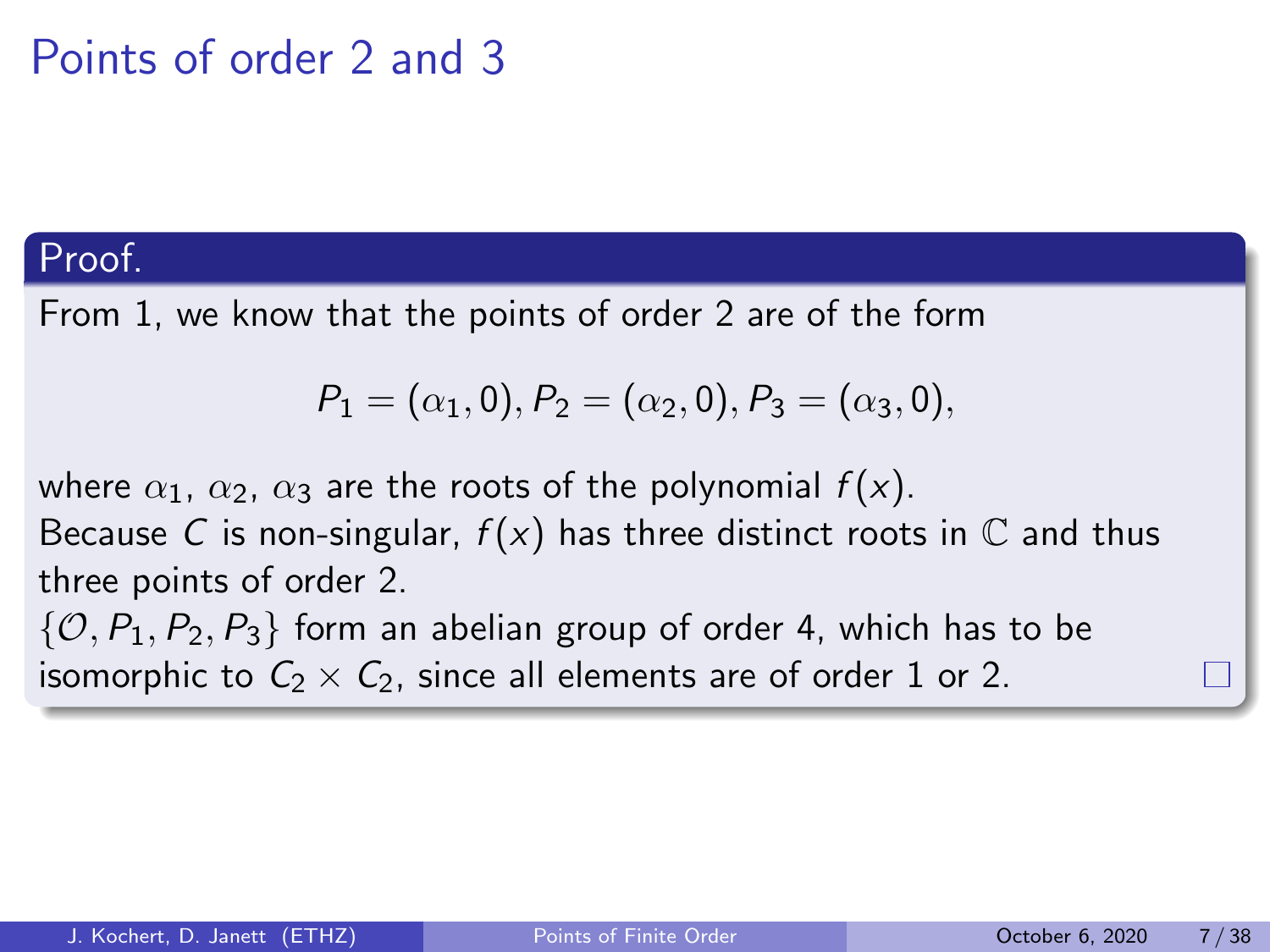

Figure: Plot of  $C: y^2 = x^3 - x$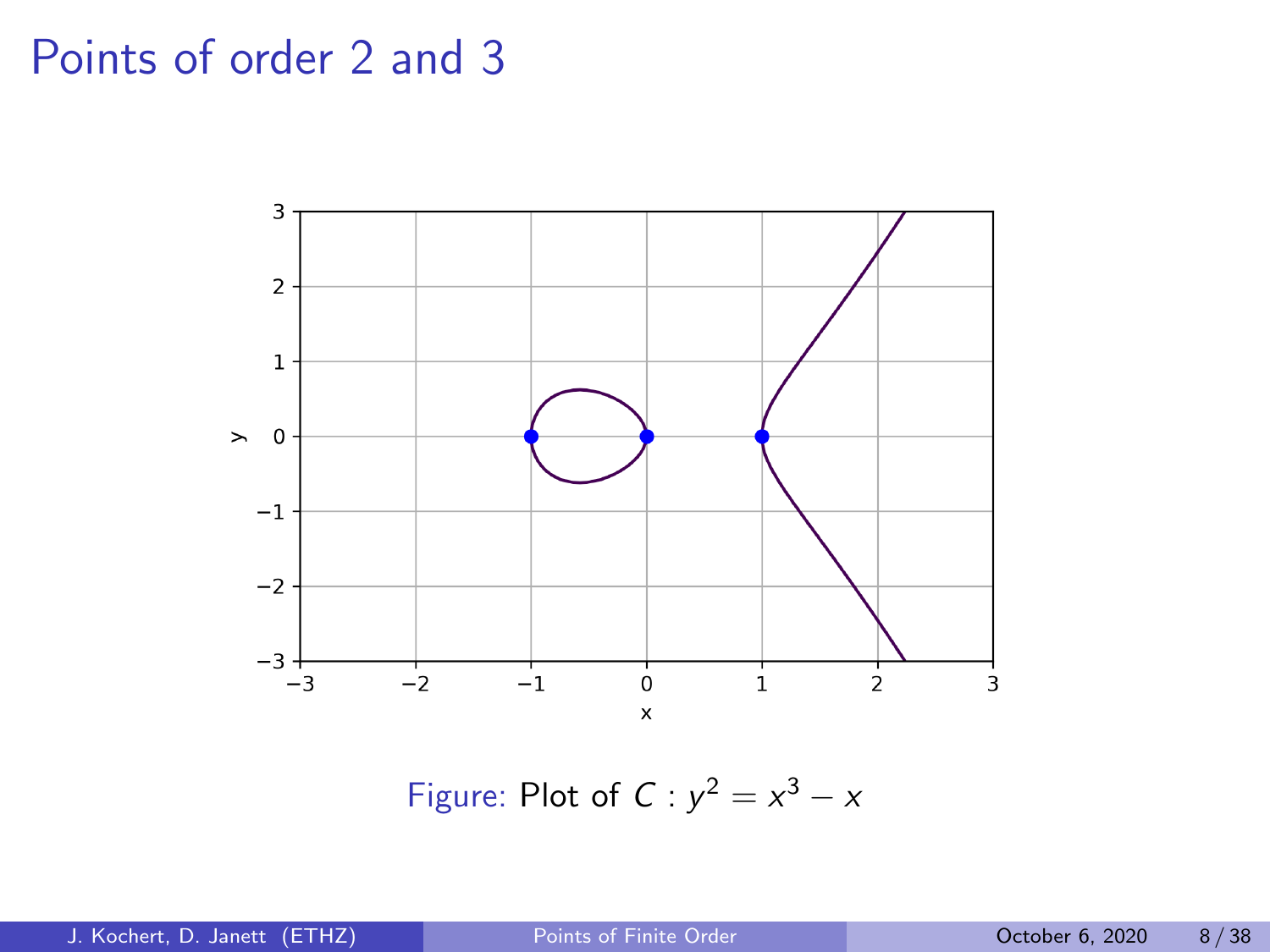#### Theorem (Points of order 2 and 3)

Let C be a non-singular cubic curve

$$
C: y^2 = f(x) = x^3 + ax^2 + bx + c.
$$

It holds:

- $\bullet$  A point  $P = (x, y) \neq \mathcal{O}$  on C has order 2 if and only if  $y = 0$ .
- **2** The curve C has exactly four points of order 1 or 2. These four points form a group that is isomorphic to  $C_2 \times C_2$ .
- $\bullet$  A point  $P = (x, y) \neq 0$  on C has order 3 if and only if x is a root of the polynomial  $\psi_3(x) = 3x^4 + 4ax^3 + 6bx^2 + 12cx + 4ac - b^2$ .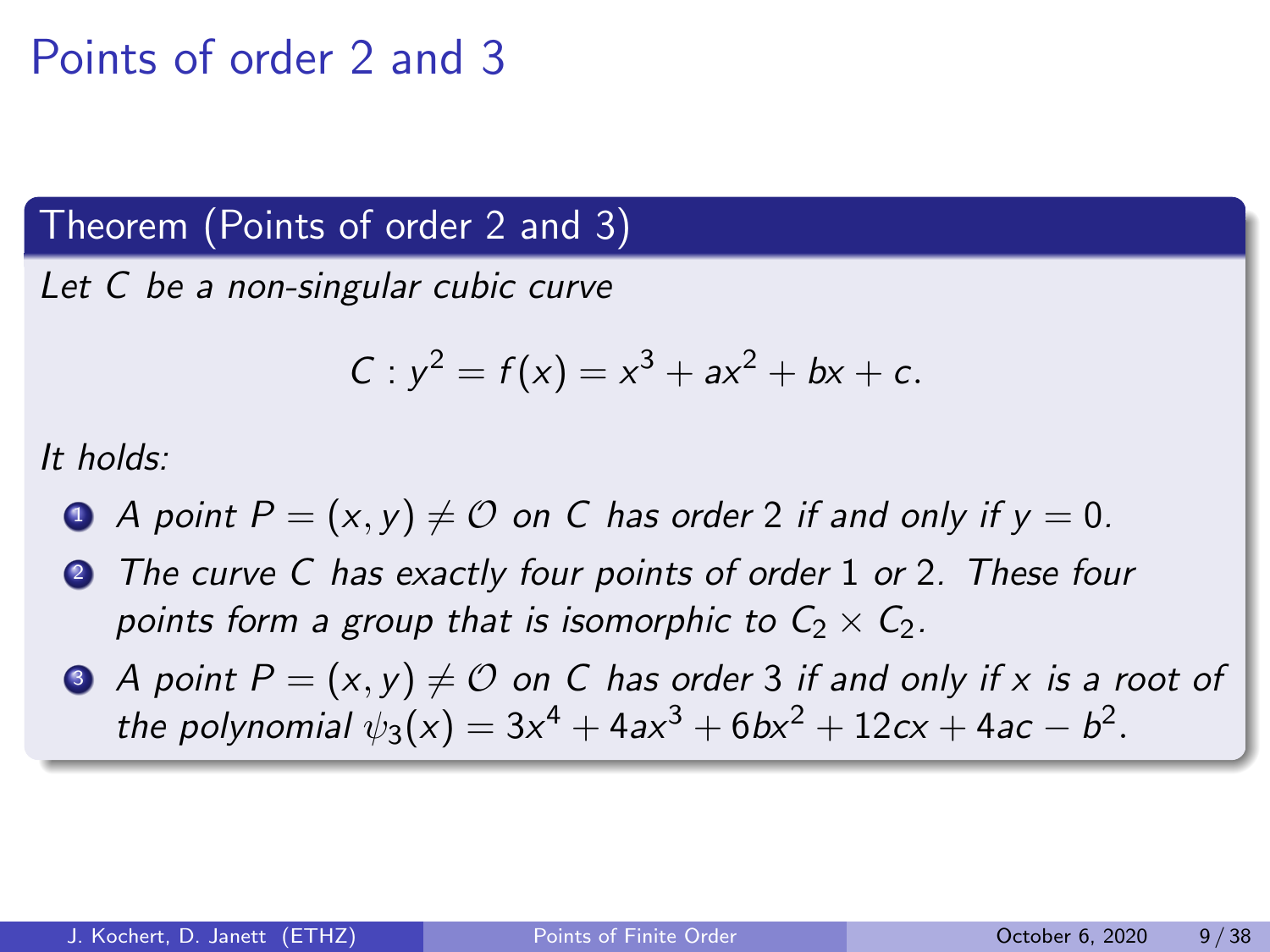### Proof.

**Claim.** A point  $P \neq \mathcal{O}$  is of order 3 if and only if it satisfies  $x(2P) = x(P)$ . It holds

$$
3P = \mathcal{O} \iff 2P = -P.
$$

Because  $x(P) = x(-P)$ , the first direction of the claim follows. For the other direction, note that if  $x(2P) = x(P)$ , then  $2P = P$  or  $2P = -P$ .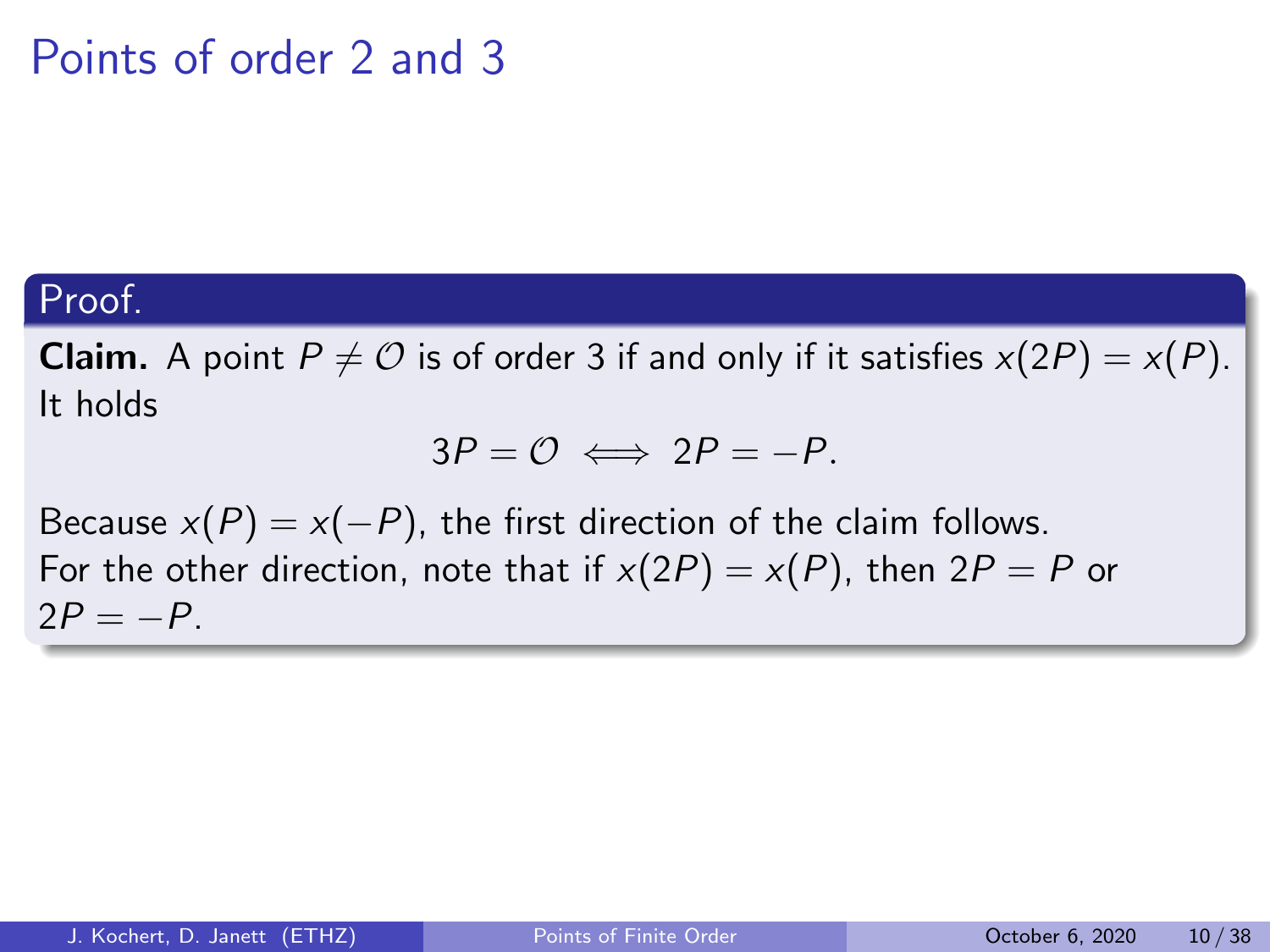### Proof. (Cont.)

It follows with the duplication formula

$$
x(P) = x = \frac{x^4 - 2bx^2 - 8cx + b^2 - 4ac}{4x^3 + 4ax^2 + 4bx + 4c} = x(2P),
$$

which is equivalent to  $x$  being a root of

$$
\psi_3(x) = 3x^4 + 4ax^3 + 6bx^2 + 12cx + 4ac - b^2.
$$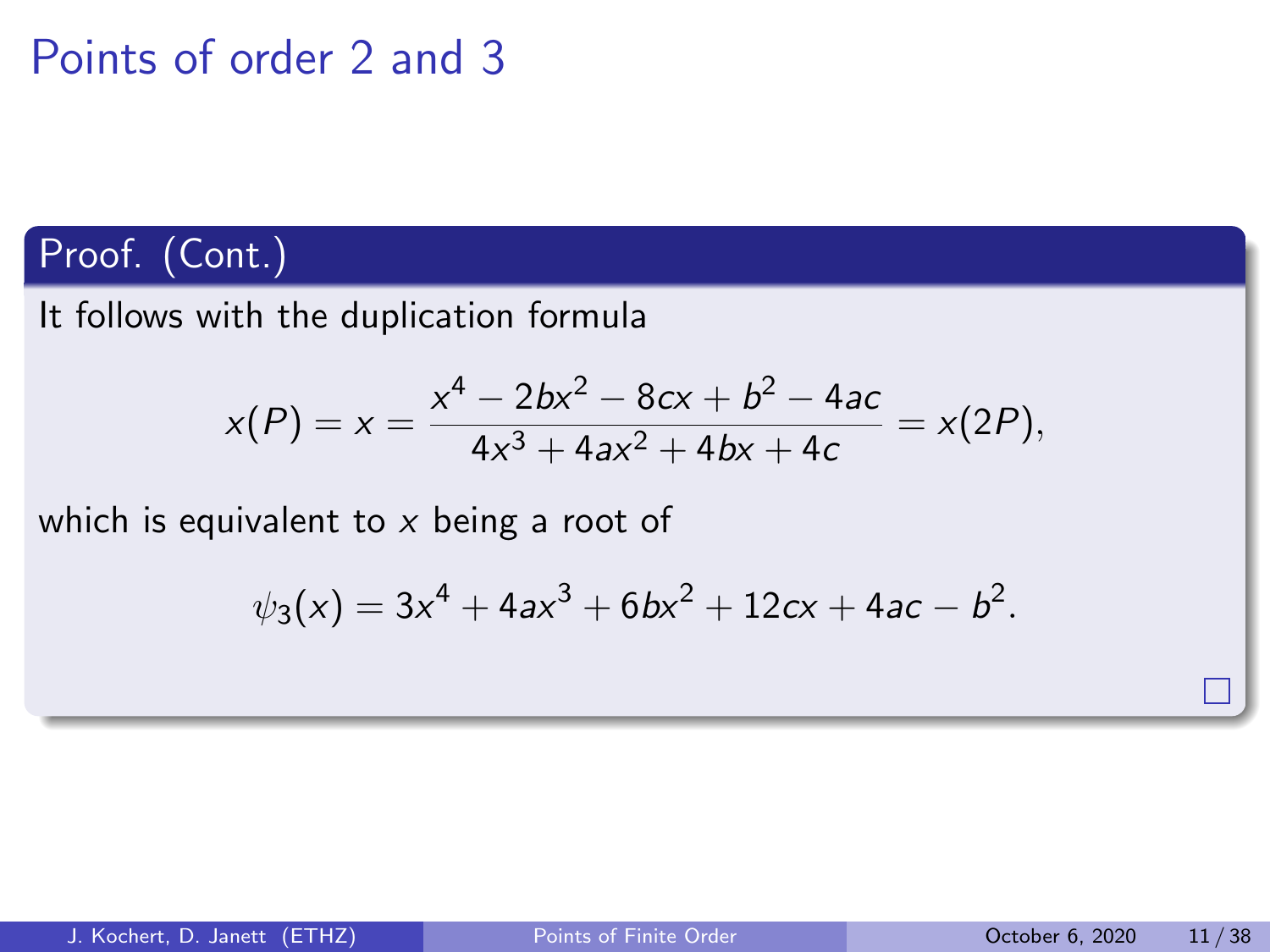### Theorem (Points of order 2 and 3)

Let C be a non-singular cubic curve

$$
C: y^2 = f(x) = x^3 + ax^2 + bx + c.
$$

It holds:

- A point  $P = (x, y) \neq 0$  on C has order 2 if and only if  $y = 0$ .
- **2** The curve C has exactly four points of order 1 or 2. These four points form a group that is isomorphic to  $C_2 \times C_2$ .
- $\bullet$  A point  $P = (x, y) \neq \mathcal{O}$  on C has order 3 if and only if x is a root of the polynomial  $\psi_3(x) = 3x^4 + 4ax^3 + 6bx^2 + 12cx + 4ac - b^2$ .
- **4** The curve C has exactly nine points of order 1 or 3. These nine points form a group that is isomorphic to  $C_3 \times C_3$ .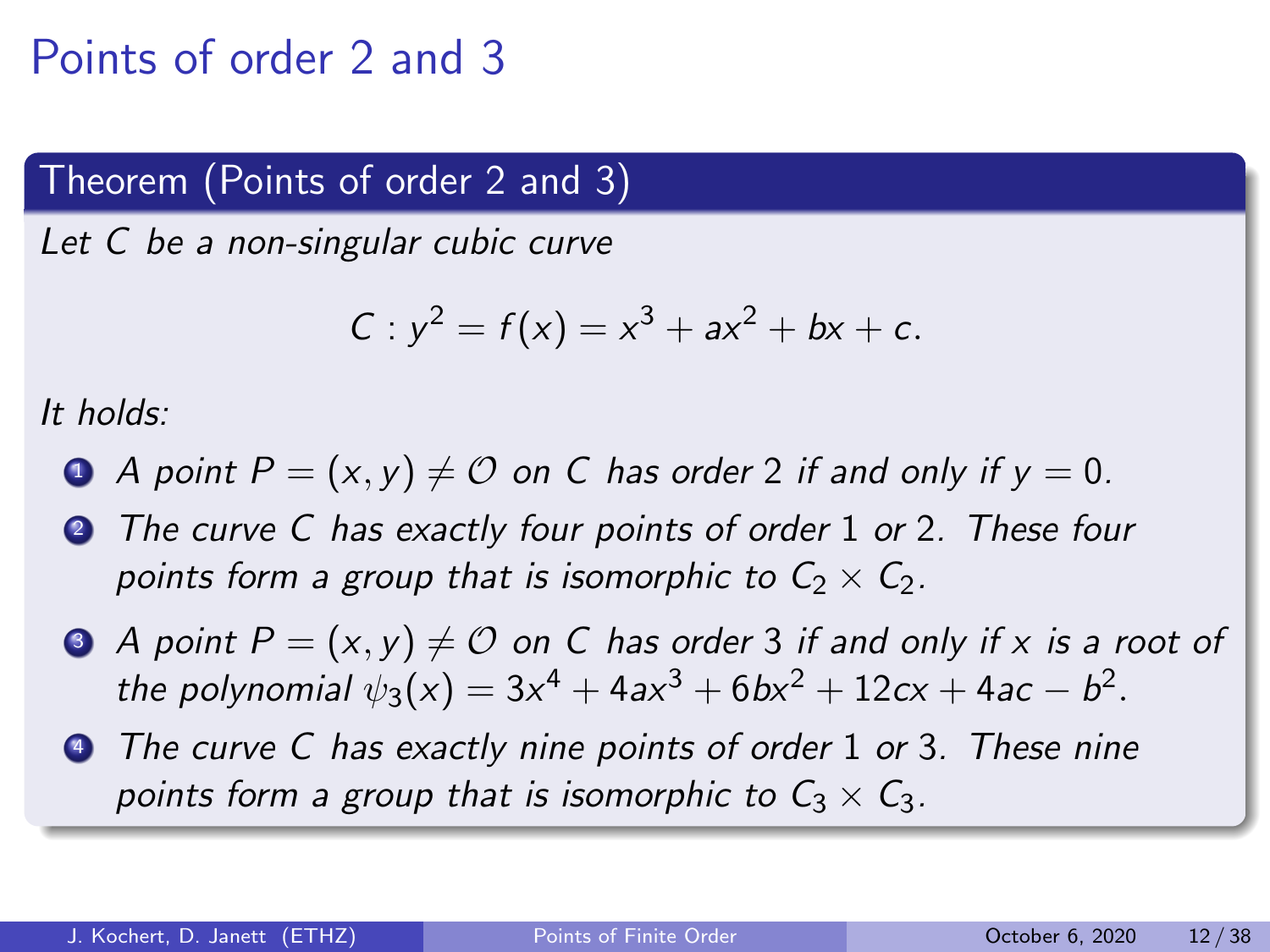#### Proof.

We have

$$
\psi_3(x) = 2f(x)f''(x) - f'(x)^2.
$$

We want to show that  $\psi_3(x)$  has four distinct roots. So we check that  $\psi_3(x)$ ,  $\psi_3'(x)$  have no common roots.

$$
\psi_3'(x) = 2f(x)f'''(x) = 12f(x),
$$

so if  $\tilde{x}$  is a common root of  $\psi_3(x)$ ,  $\psi_3'(x)$ , then  $\tilde{x}$  is a common root of  $f(x)$ ,  $f'(x)$ , which contradicts the assumption that C is non-singular.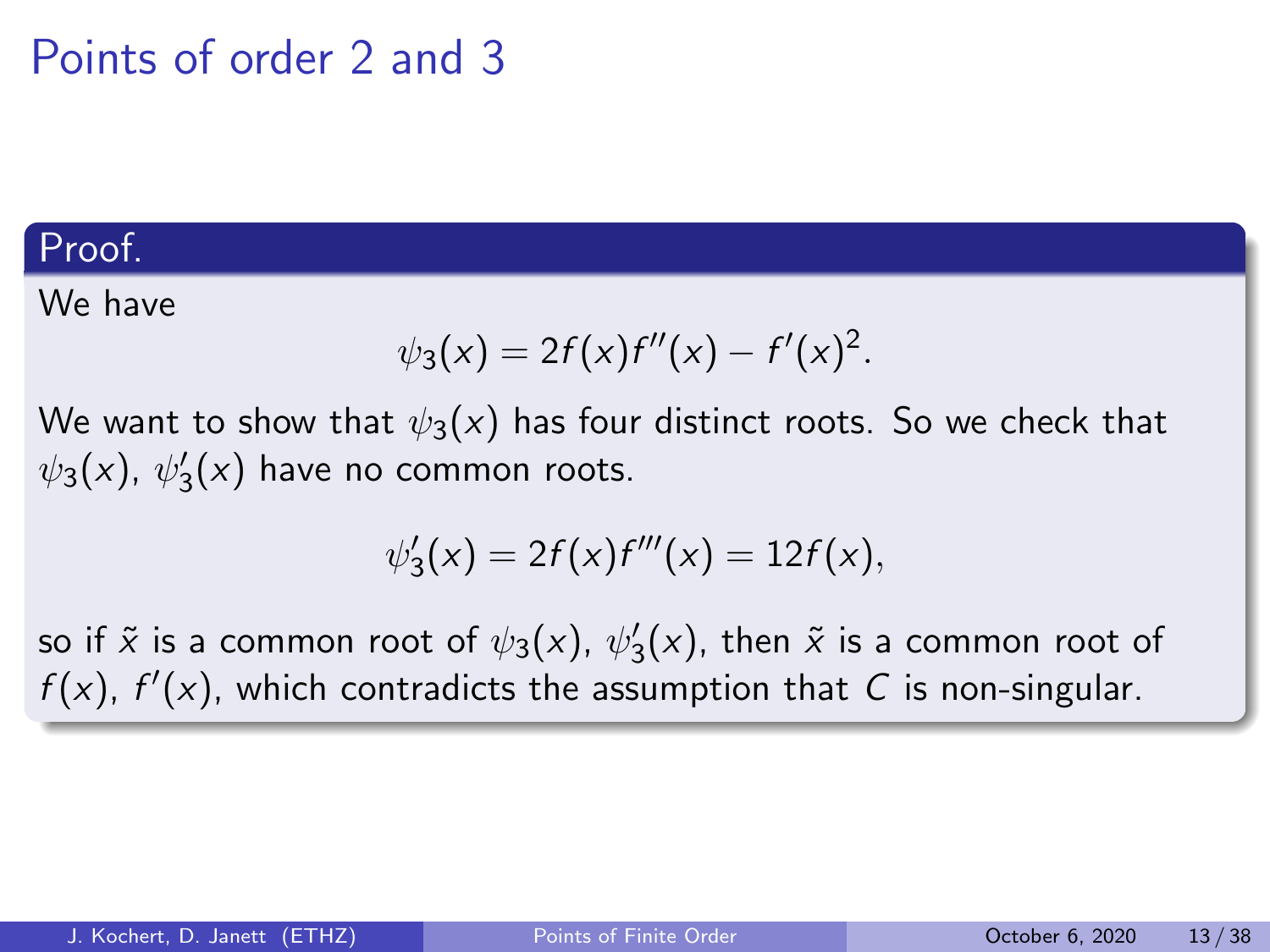### Proof. (Cont.)

Let  $x_1$ ,  $x_2$ ,  $x_3$  and  $x_4$  be the roots of  $\psi_3(x)$ . Put  $y_i = \sqrt{f(x_i)}$  one of the square roots.

 $\{(x_1, y_1), (x_1, -y_1), (x_2, y_2), (x_2, -y_2), (x_3, y_3), (x_3, -y_3), (x_4, y_4), (x_4, -y_4)\}\$ 

is the set of the elements of order three.

All of the points are distinct.

Together with  $\mathcal O$  (the only point of order 1), we have nine points of order 1 or 3. These points form an abelian group of order 9, which has to be isomorphic to  $C_3 \times C_3$ , since all elements are of order 1 or 3.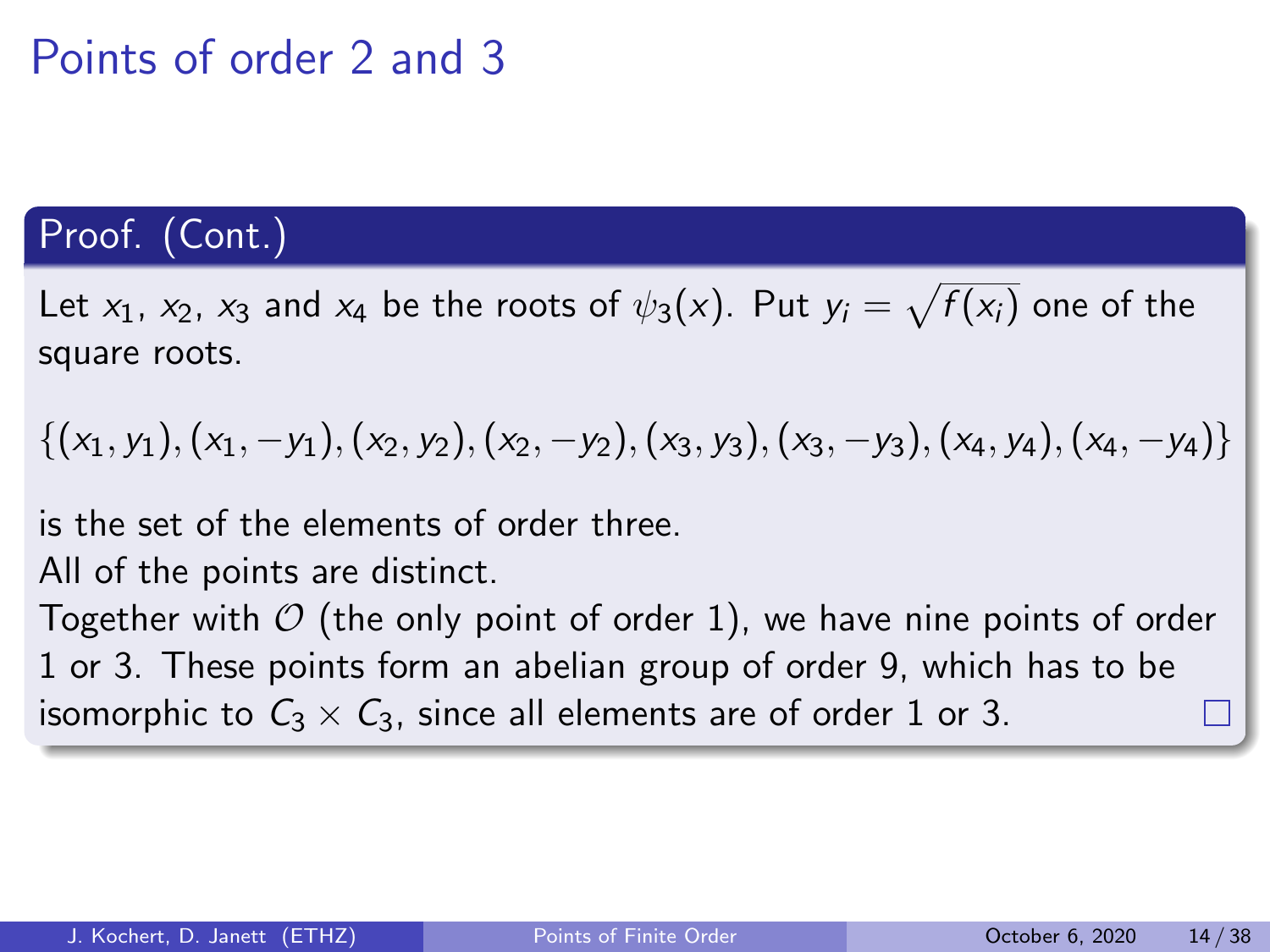

Figure: Plot of  $C: y^2 = x^3 + 4$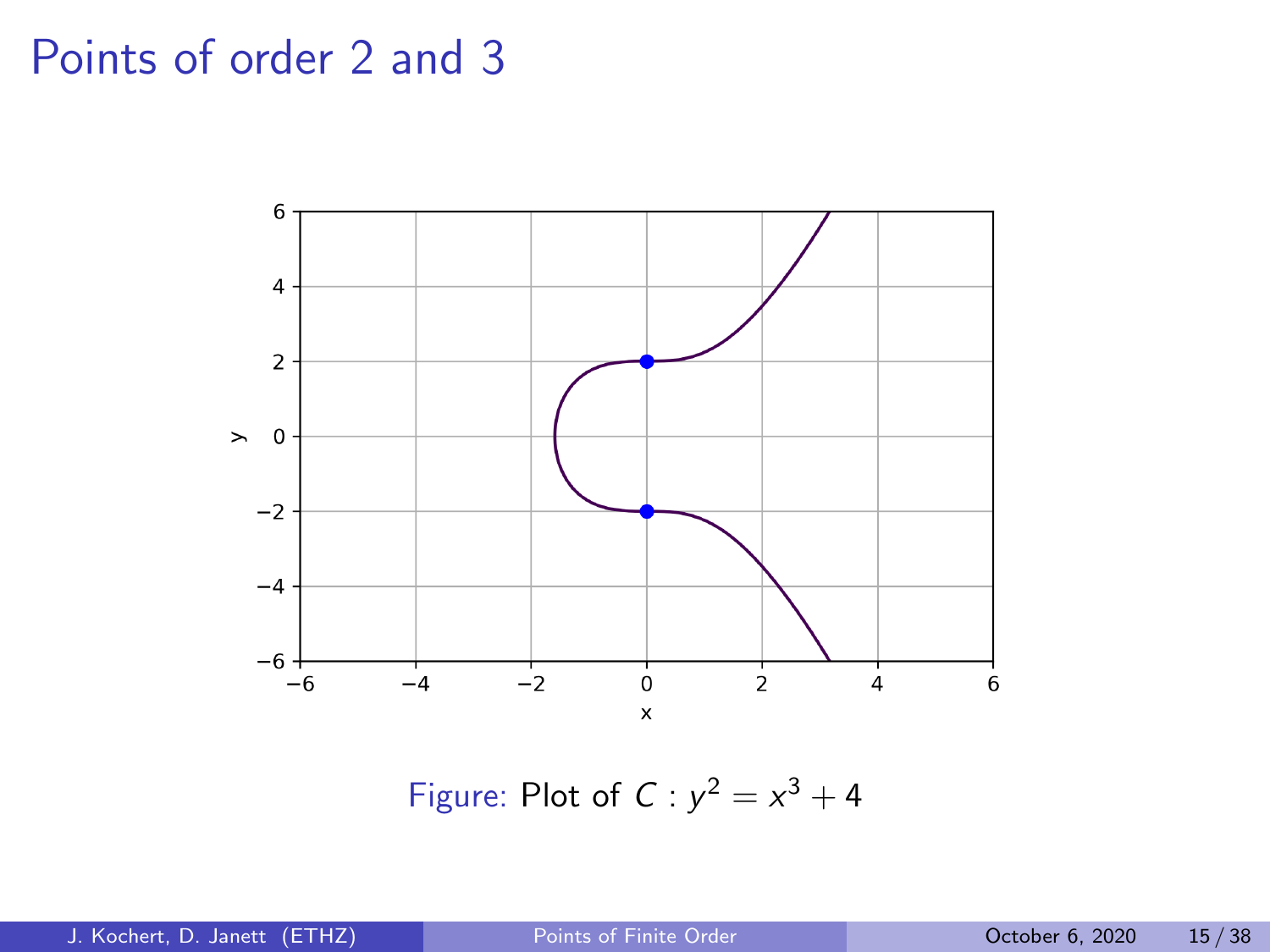## The discriminant

Let C be a curve given in its normal form

$$
y^2 = f(x) = x^3 + ax^2 + bx + c,
$$

where  $a = \frac{a_1}{a_2}$  $\frac{a_1}{a_2}, b = \frac{b_1}{b_2}$  $\frac{b_1}{b_2}, c = \frac{c_1}{c_2}$  $\frac{c_1}{c_2} \in \mathbb{Q}$ . Let  $X = d^2x$  and  $Y = d^3y$ . After this substitution. the equation becomes

$$
Y^2 = X^3 + d^2 a X^2 + d^4 b X + d^6 c.
$$

Set  $d = a_2 \cdot b_2 \cdot c_2$  to clear any denominators.

From now on we will assume that our cubic curve is given by an equation with integer coefficients.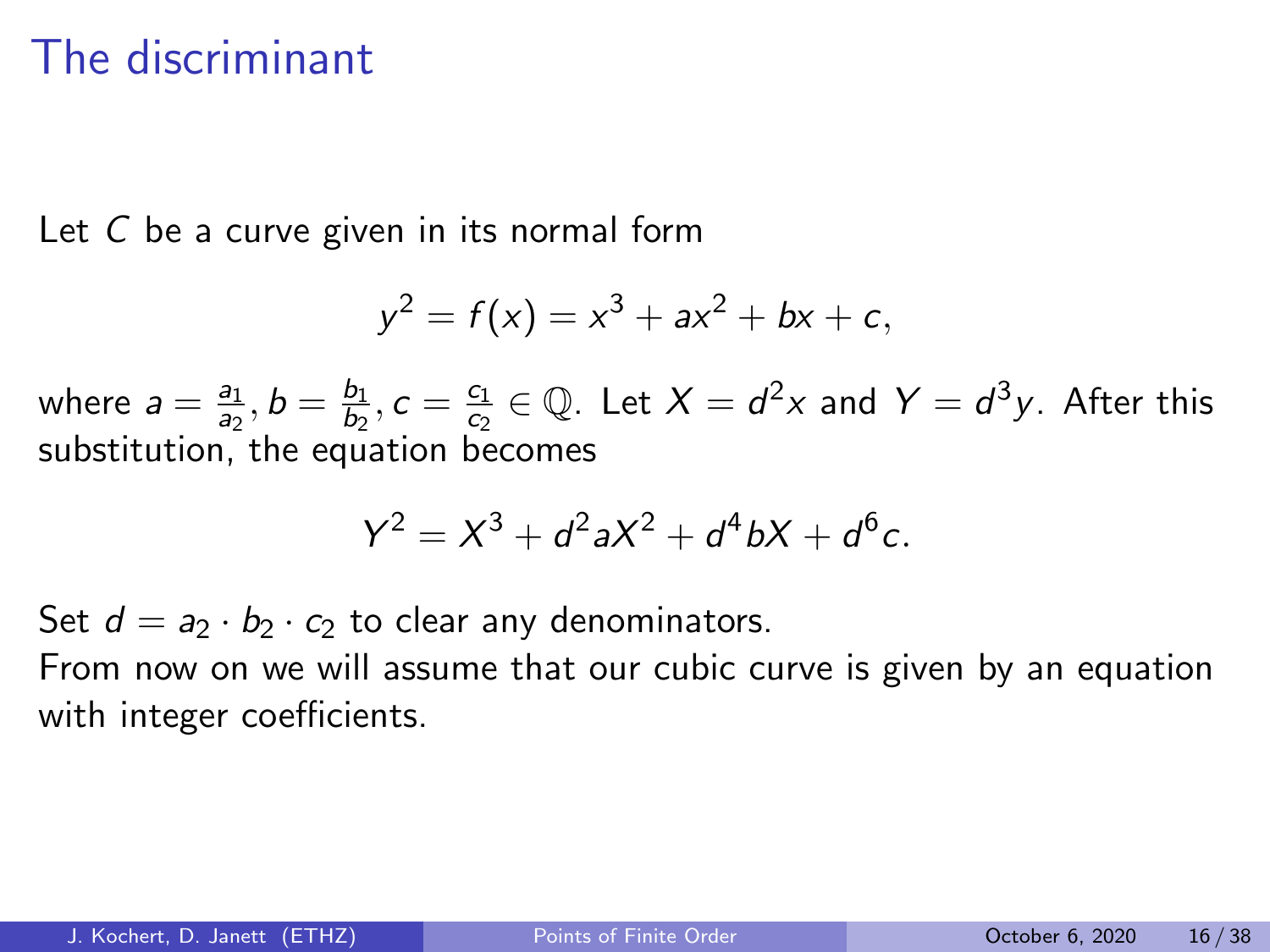# The discriminant

#### Definition

The *discriminant of*  $f(x)$  is the quantity

$$
D=-4a^3c+a^2b^2+18abc-4b^3-27c^2.
$$

If we factor  $f$  over  $\mathbb{C}$ ,

$$
f(x)=(x-\alpha_1)(x-\alpha_2)(x-\alpha_3),
$$

we can write the discriminant as follows:

$$
D = (\alpha_1 - \alpha_2)^2 (\alpha_1 - \alpha_3)^2 (\alpha_2 - \alpha_3)^2.
$$

It follows that  $D \neq 0$  if and only if C is non-singular.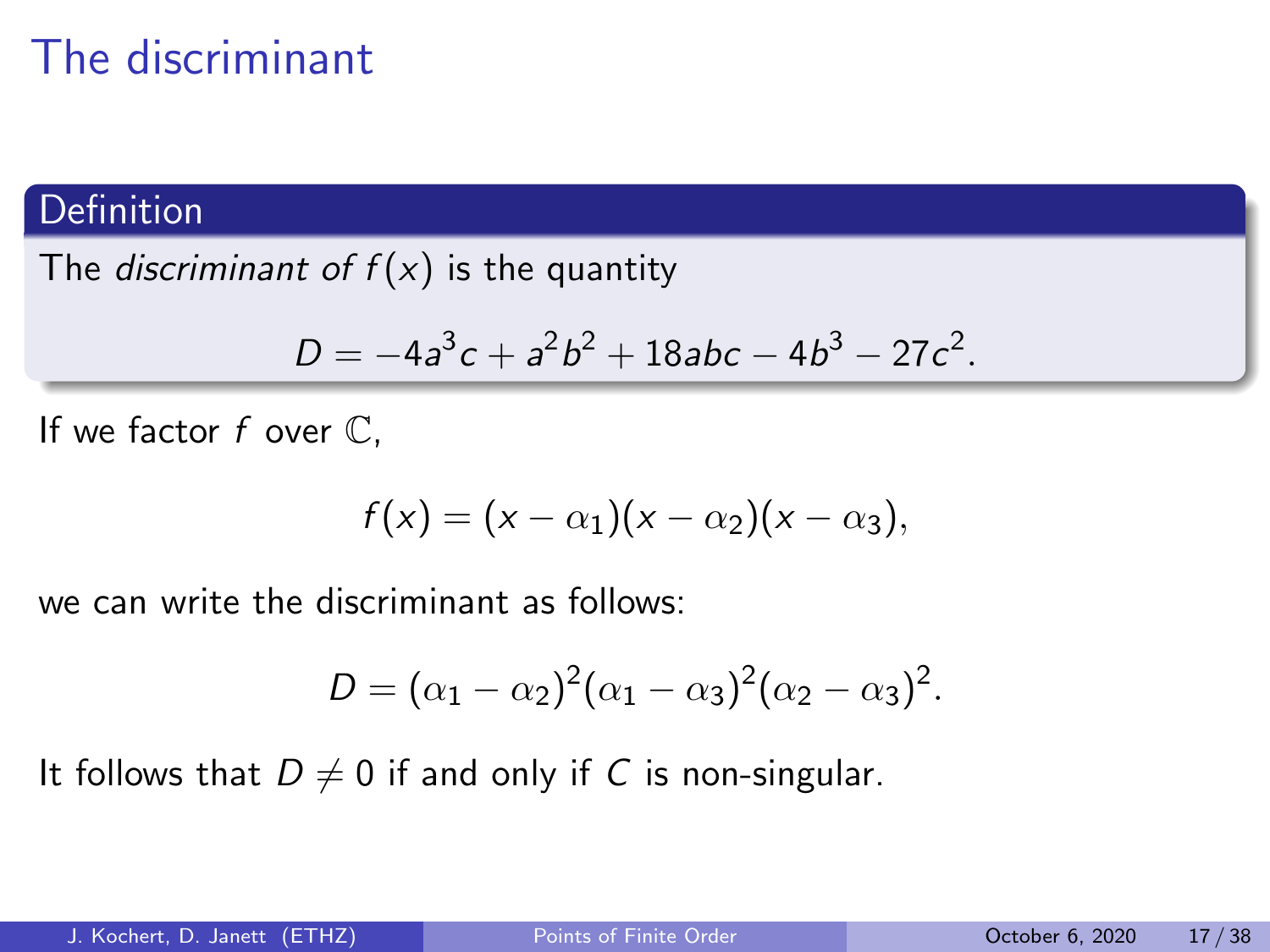# The Nagell-Lutz Theorem

### Theorem (Nagell-Lutz)

 $let$ 

$$
y^2 = f(x) = x^3 + ax^2 + bx + c
$$

be a non-singular cubic curve with integer coefficients a, b, c, and let D be the discriminant of the cubic polynomial

$$
D=-4a^3c+a^2b^2+18abc-4b^3-27c^2.
$$

Let  $P = (x, y)$  be a rational point of finite order. Then x and y are integers, and either  $y = 0$ , in which case P has order 2, or else  $y|D$ .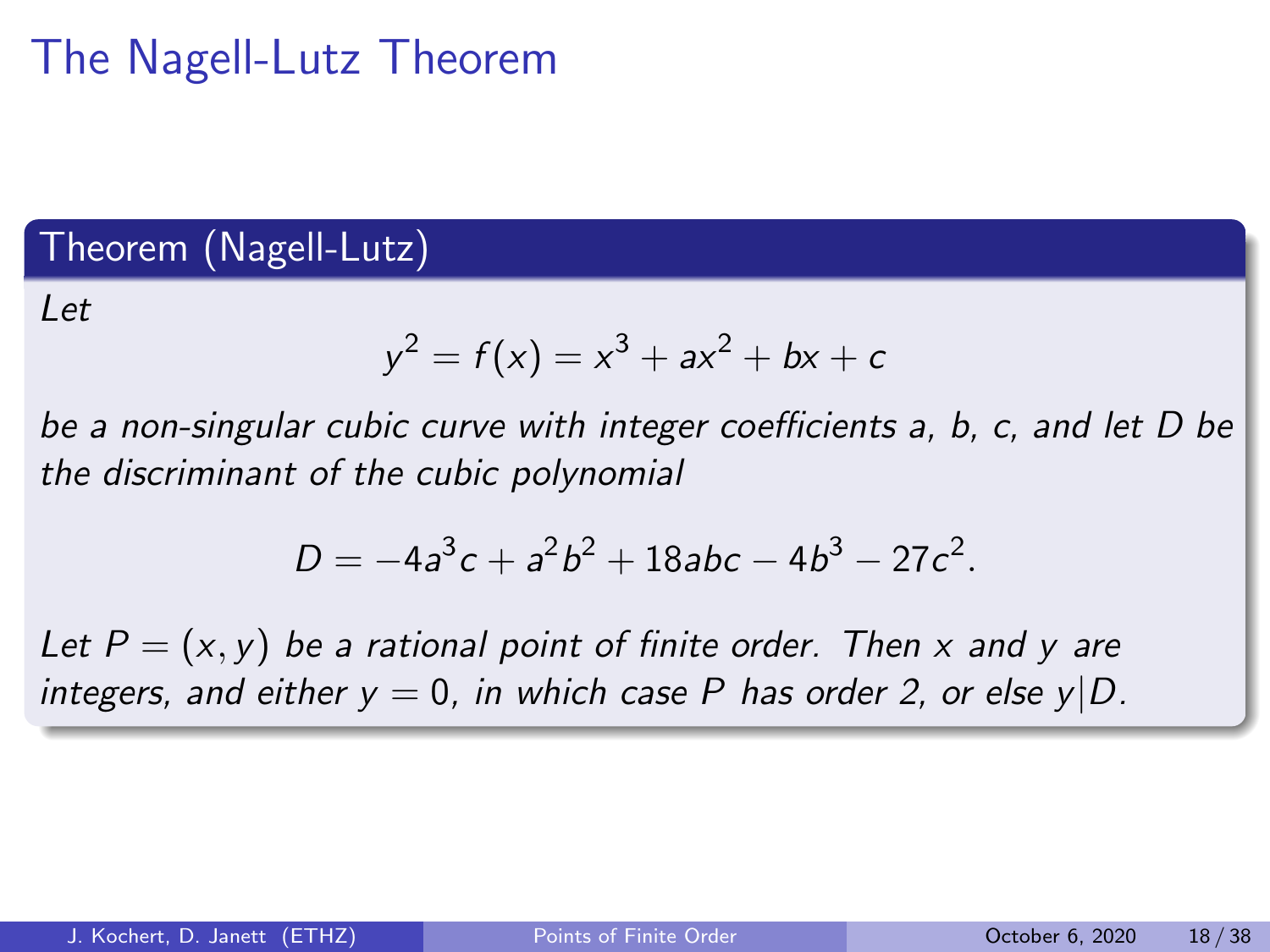# The Nagell-Lutz Theorem: Remarks

- Warning: The Nagell-Lutz Theorem is not an iff! It is possible that there exist points with integer coordinates  $P = (x, y)$  with  $y|D$  but P is not of finite order!
- It is easier to prove that a point has infinite order.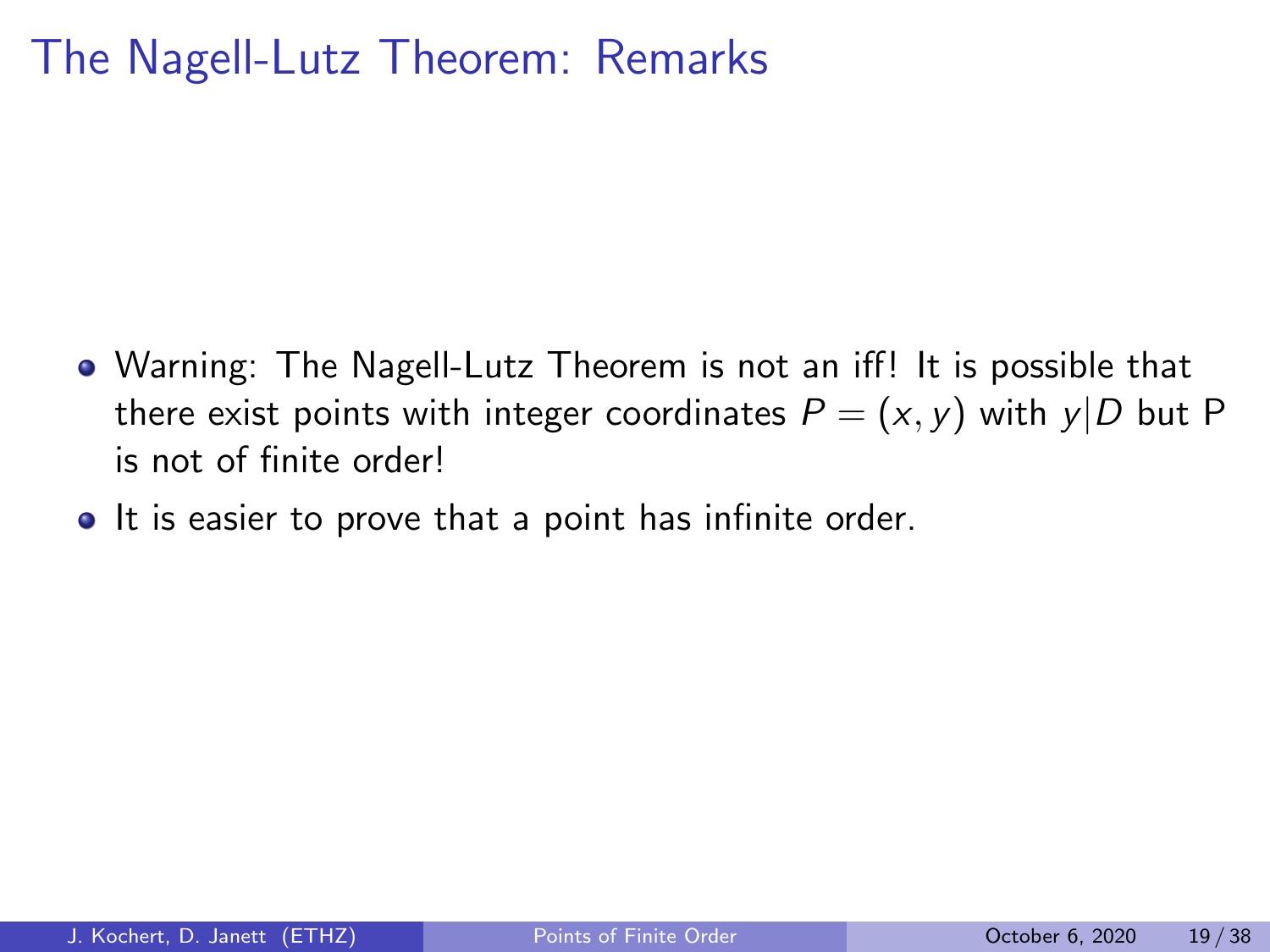# The Nagell-Lutz Theorem: Remarks

- There is a stronger version of Nagell-Lutz which states that if  $P=(x,y)$  is a rational point of finite order with  $y\neq 0$ , then  $y^2\vert D$ (instead of  $y|D$ ).
- If we search for points of order 4 and above, we can often get infinitely many curves with points of such order.

#### Example

Let C be the cubic curve given by

$$
y^2 = x^3 - (2t - 1)x^2 + t^2x
$$
 for some  $t \in \mathbb{Q}$ .

Then, for all  $t\in\mathbb{Q}\setminus\{0,\frac{1}{4}\}$  $\frac{1}{4}$ }, the point  $(t, t)$  is a point of order 4.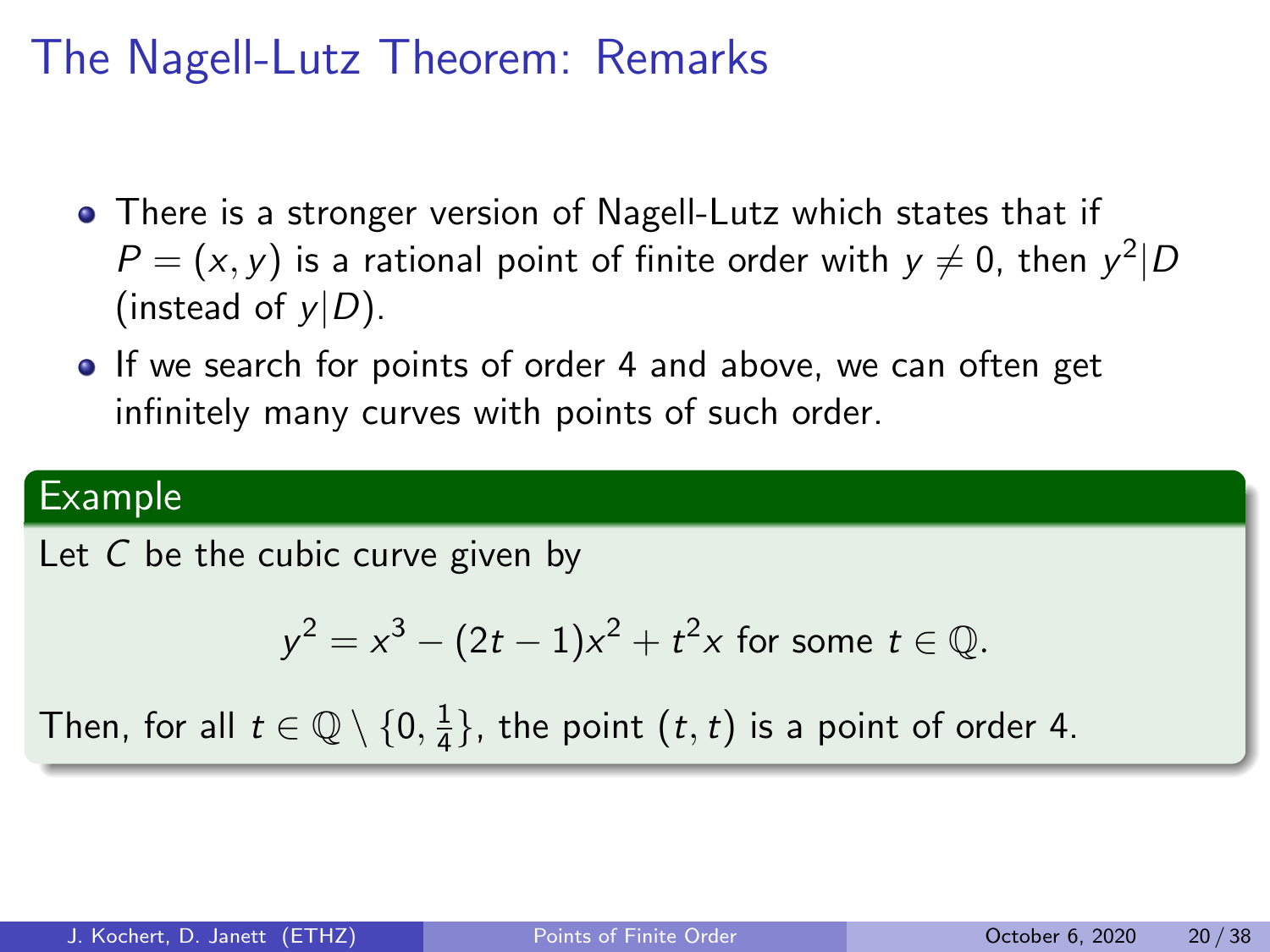# The Nagell-Lutz Theorem: Example 1

### Definition

 $C(\mathbb{Q})_{tor} := \{ P \in C(\mathbb{Q}) \mid P \text{ is of finite order} \}$  is called the torsion subgroup of  $C(\mathbb{Q})$ .

### Example

Let C be the cubic curve given by

$$
y^2 = x^3 + 8.
$$

Determine all points of finite order and find  $C(\mathbb{Q})_{tor}$ .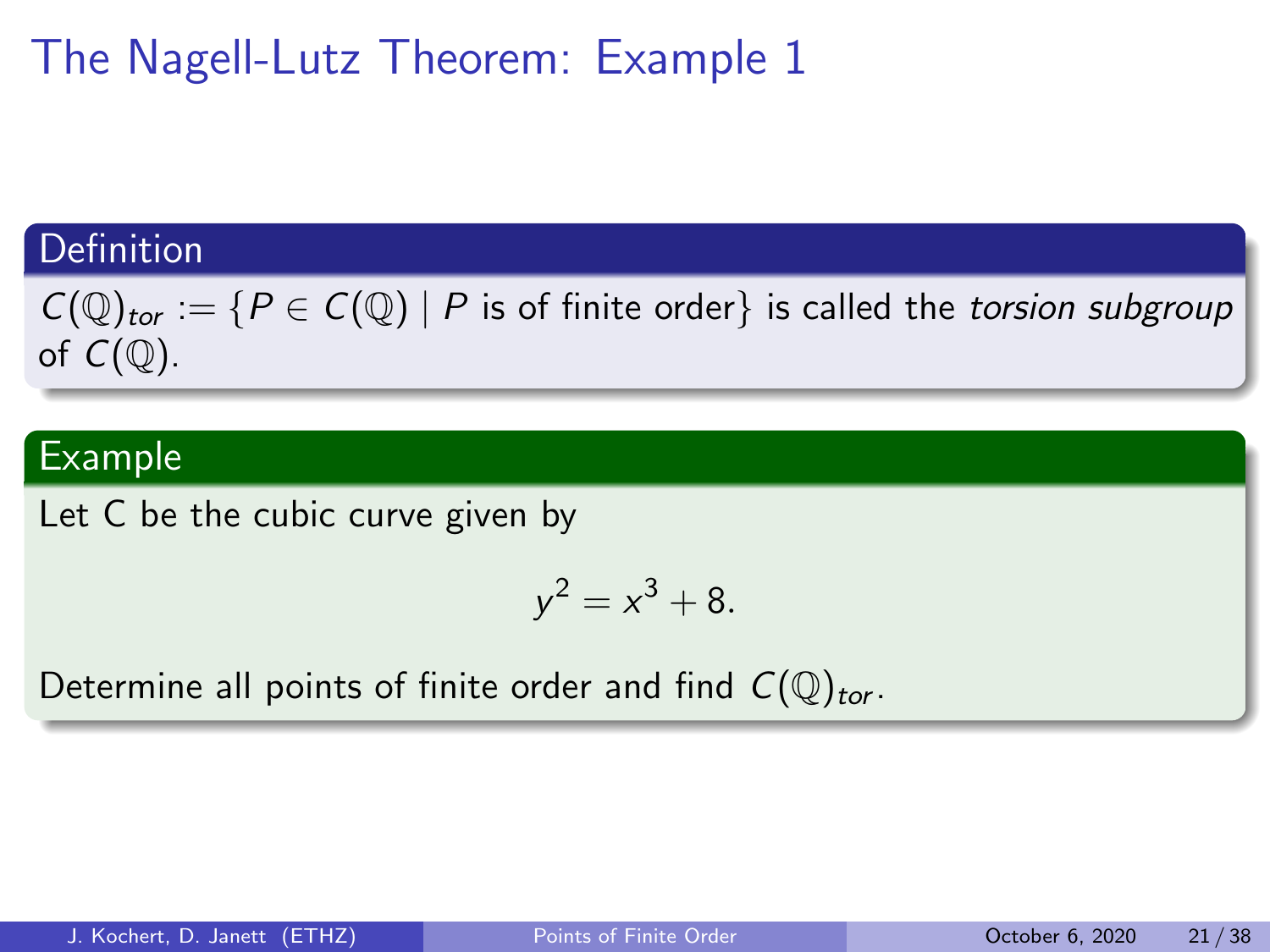## The Nagell-Lutz Theorem: Example 1



Figure: Plot of  $C: y^2 = x^3 + 8$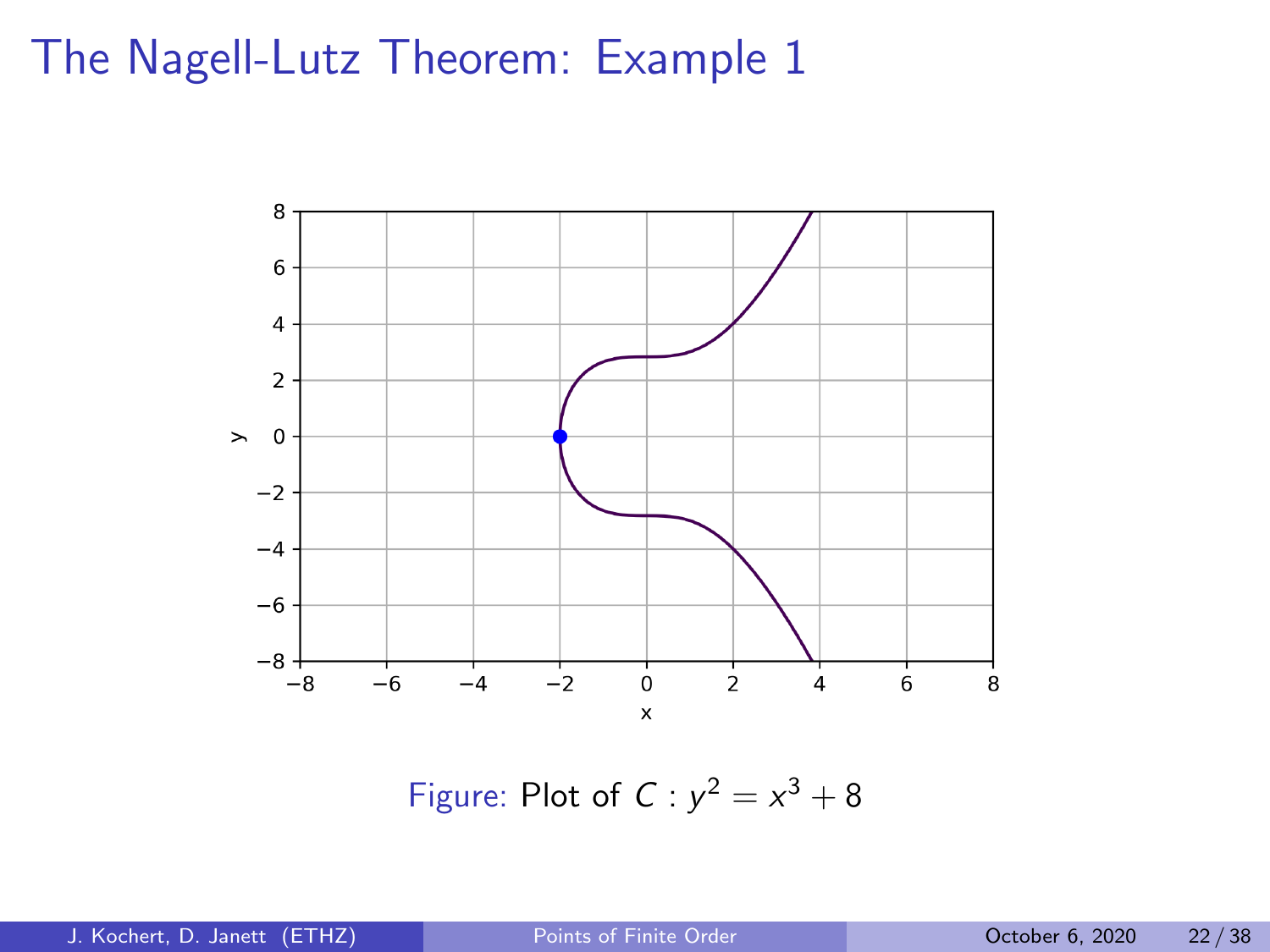# The Nagell-Lutz Theorem: Example 2

#### Example

Let C be the cubic curve given by

$$
y^2 = x^3 - 2.
$$

Determine all points of finite order and find  $C(\mathbb{Q})_{tor}$ .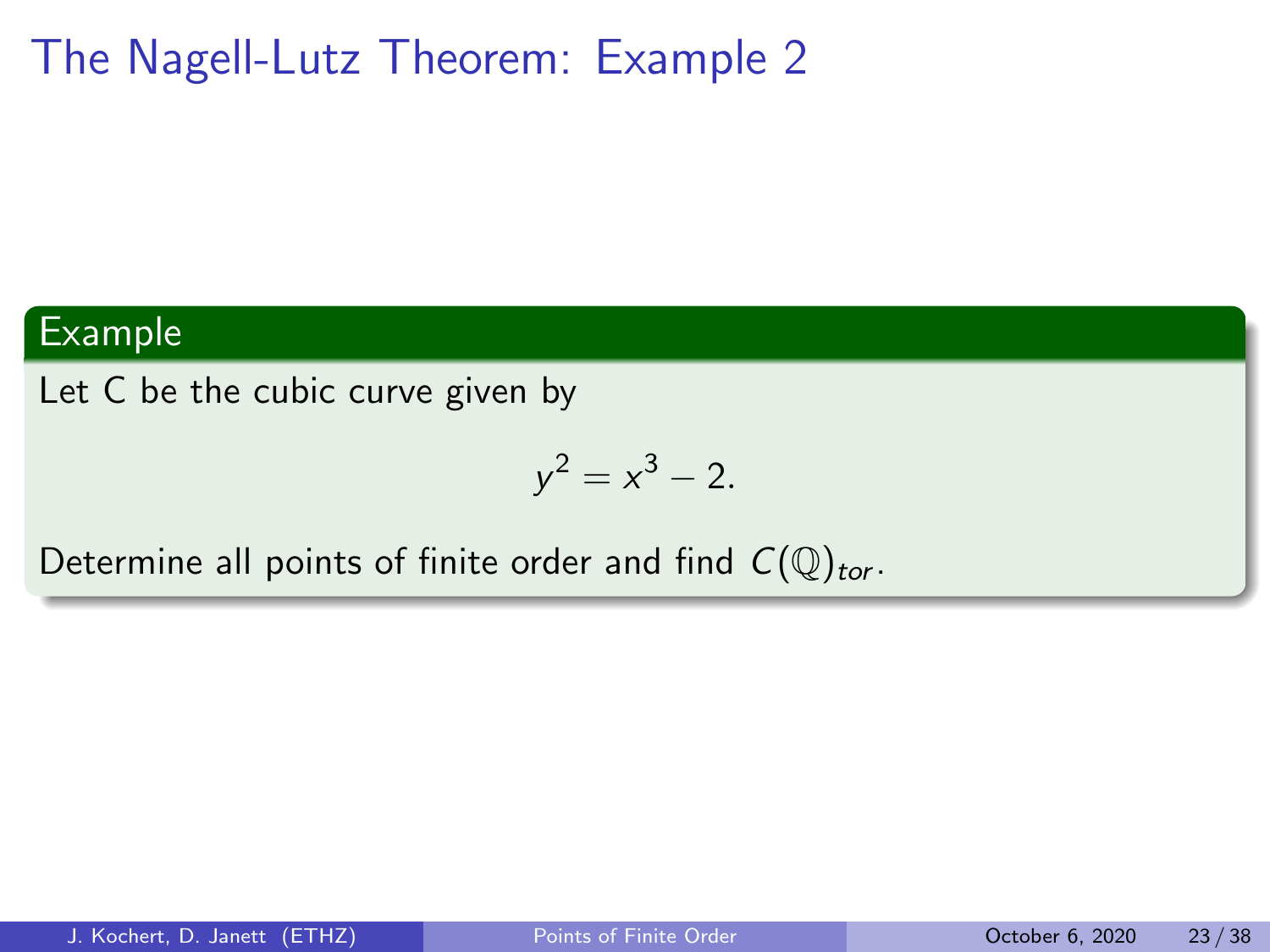# Proof of the Nagell-Lutz Theorem: Overview

### Theorem (Nagell-Lutz)

Let

$$
y^2 = f(x) = x^3 + ax^2 + bx + c
$$

be a non-singular cubic curve with integer coefficients a, b, c, and let D be the discriminant of the cubic polynomial

$$
D=-4a^3c+a^2b^2+18abc-4b^3-27c^2.
$$

Let  $P = (x, y)$  be a rational point of finite order. Then

 $\bullet$  x and y are integers,

 $\bullet$  and,

\n- either 
$$
y = 0
$$
, in which case P has order 2,
\n- or else  $y \mid D$ .
\n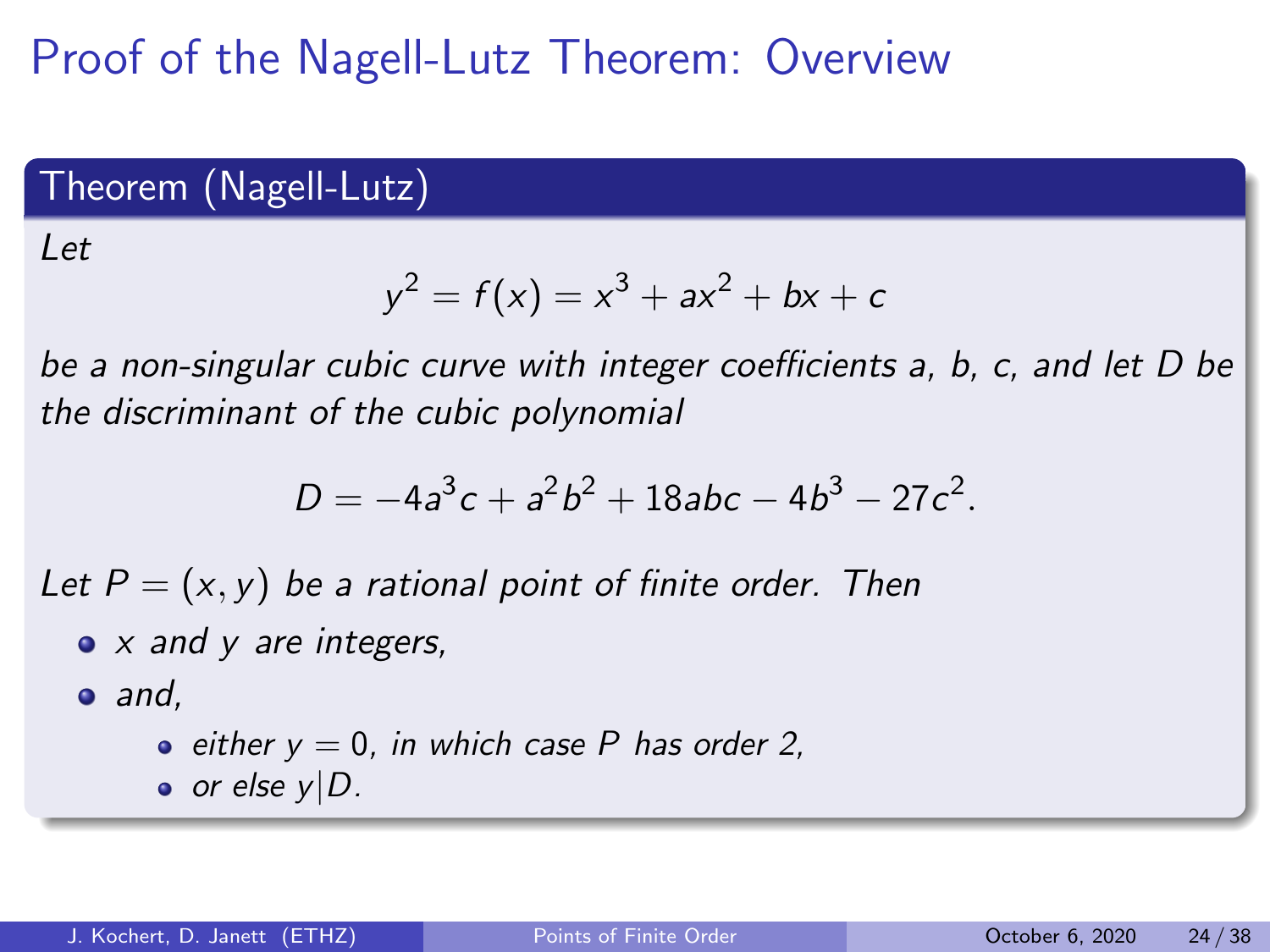# Proof of the Nagell-Lutz Theorem: Discriminant Lemma

#### Lemma

Let  $P = (x, y)$  be a point on C such that both P and 2P have integer coordinates. Then either  $y = 0$  or  $y|D$ .

#### Remark.

There are polynomials  $r(X), s(X) \in \mathbb{Z}[X]$ , such that we have

 $D = r(X)f(X) + s(X)f'(X).$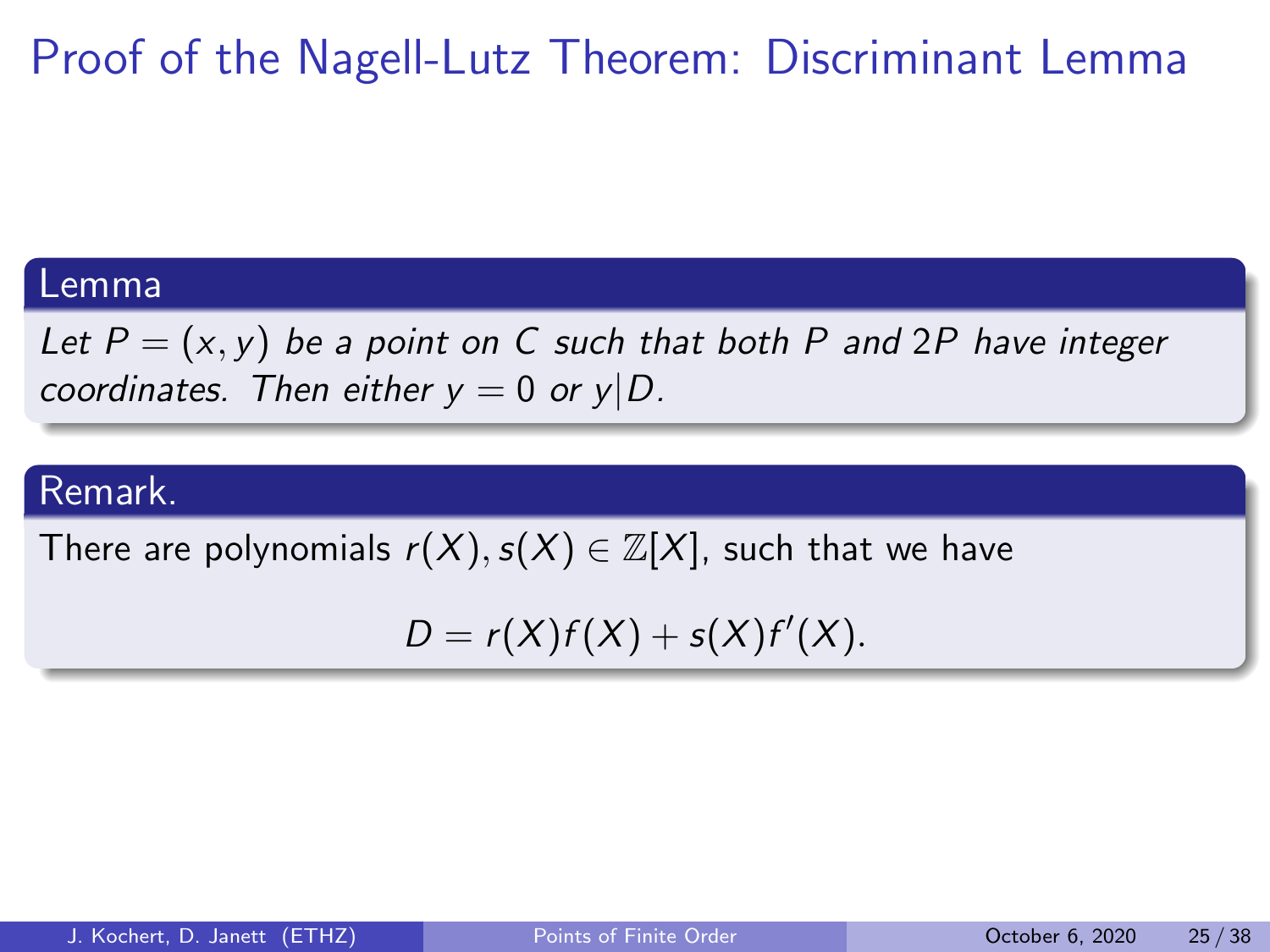# Proof of the Nagell-Lutz Theorem: Discriminant Lemma

### Proof.

Assume  $y \neq 0$ . Then  $2P \neq \mathcal{O}$ . Put  $2P = (X, Y)$ . By the duplication formula, we have

$$
2x + X = \lambda^2 - a,
$$

where  $\lambda = \frac{f'(x)}{2y}$  $\frac{\gamma(x)}{2y}$ . It follows  $\lambda \in \mathbb{Z}$ . As 2y,  $f'(x) \in \mathbb{Z}$ , we have 2y| $f'(x)$  which implies y| $f'(x)$ . Additionally,  $y^2 = f(x)$ , so  $y|f(x)$ . By the remark,  $D = r(x)f(x) + s(x)f'(x)$ , and  $y|D$  follows.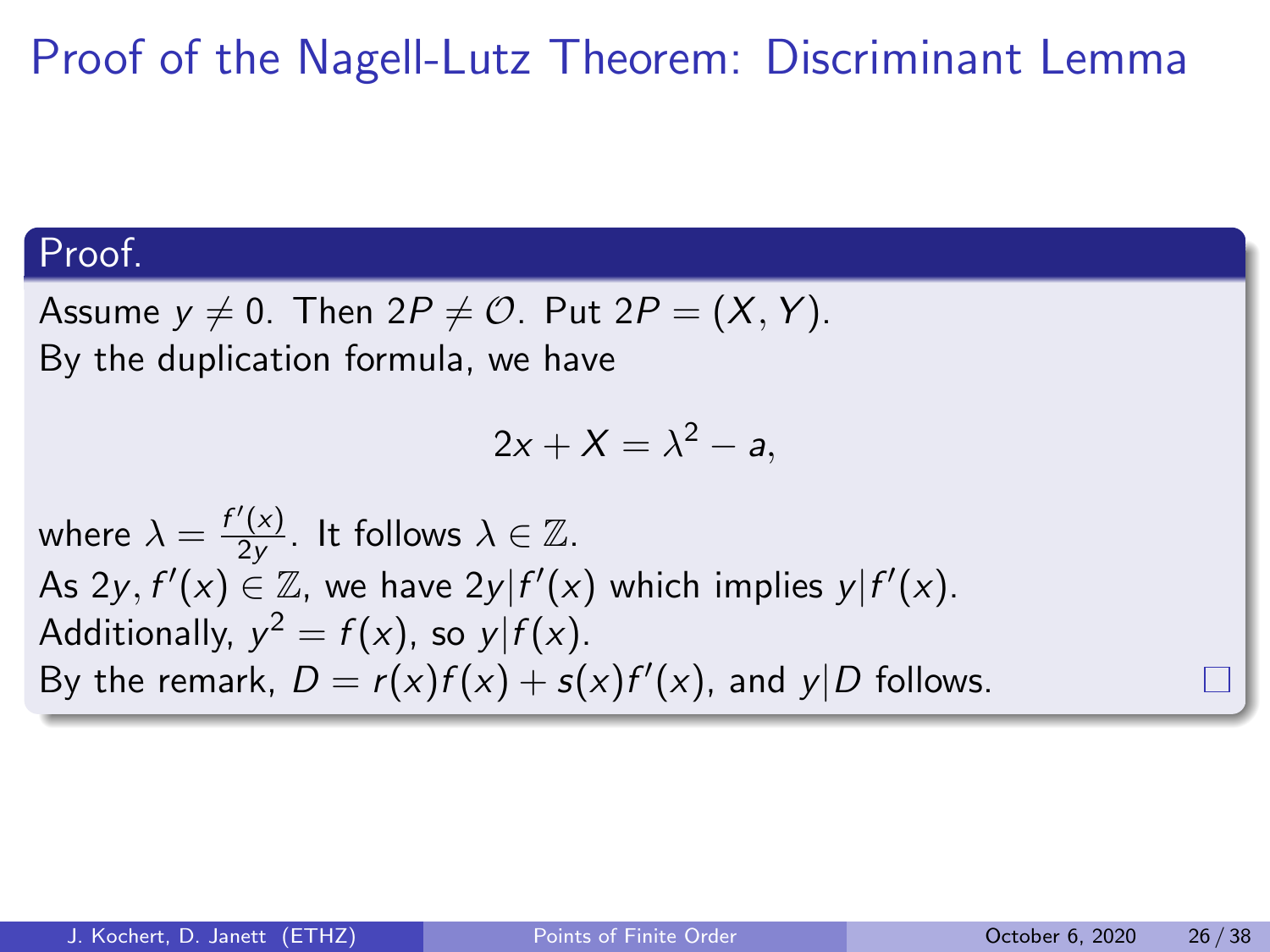# Proof of the Nagell-Lutz Theorem: Some definitions

### Definition

Let  $x \in \mathbb{Q}$  and let p be prime. If  $x \neq 0$ , there are unique m,  $n, \nu \in \mathbb{Z}$ ,  $n \geq 1$ , such that  $x = \frac{m}{n}$  $\frac{m}{n}p^{\nu}$ , where  $\frac{m}{n}$  is in lowest terms and  $p$  does not divide m and n.

The order of x (with respect to p) is defined to be the exponent  $\nu$ ,

$$
\operatorname{ord}_p(x)=\operatorname{ord}_p(\frac{m}{n}p^{\nu})=\nu,
$$

By convention, ord<sub>p</sub> $(0) = \infty$ .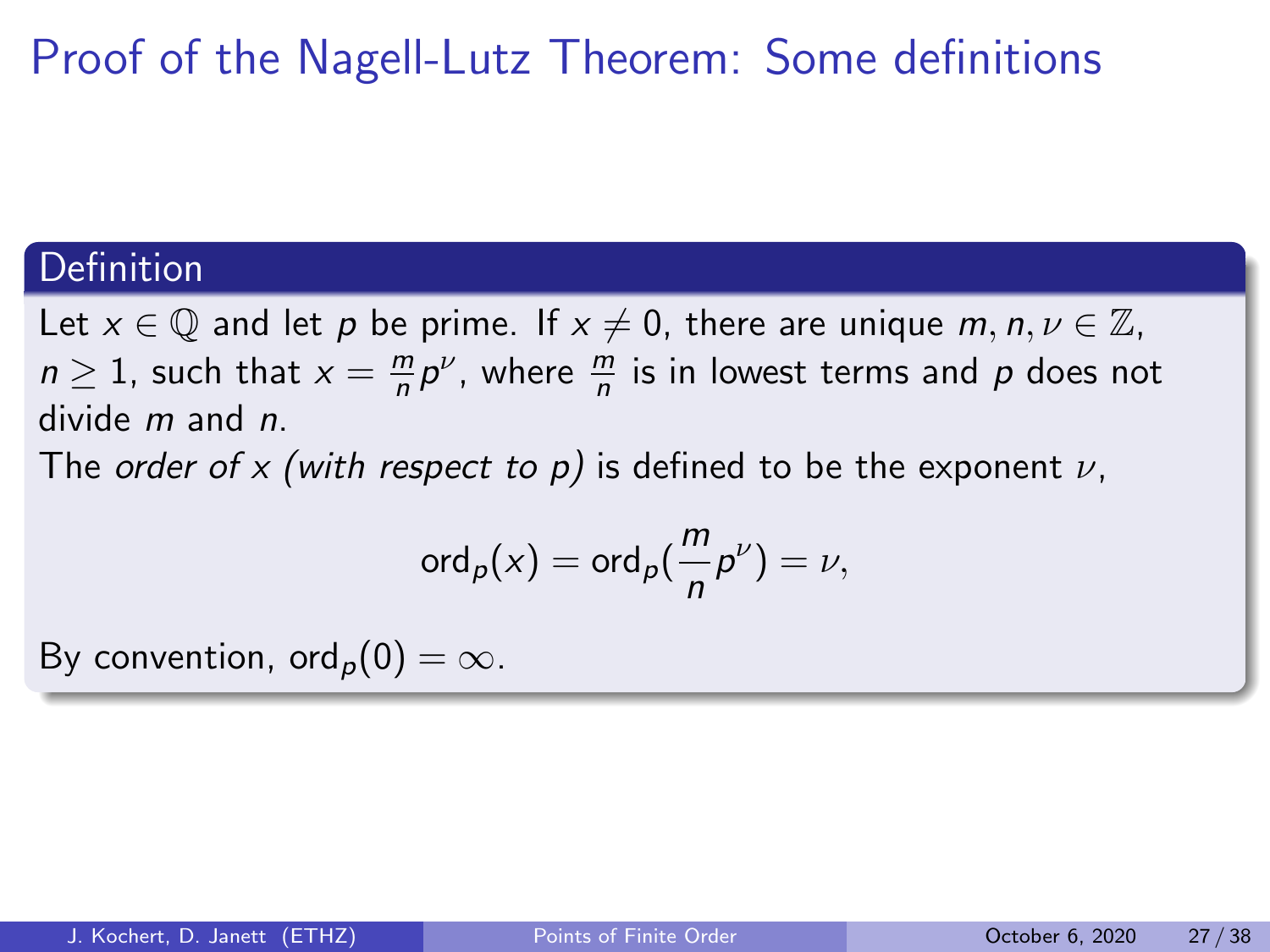## Proof of the Nagell-Lutz Theorem: Some definitions

Let  $P = (x, y) \in C(\mathbb{Q})$ . Assume p divides the denominator of x. Write

$$
x=\frac{m}{np^{\mu}}, \qquad y=\frac{u}{w p^{\sigma}}.
$$

Then  $2\sigma = 3\mu$ , so in particular, p divides the denominator of y. The converse statement is also true. Choose  $\nu \in \mathbb{Z}$ ,  $\nu > 0$ , such that

$$
\mu=2\nu,\qquad \sigma=3\nu.
$$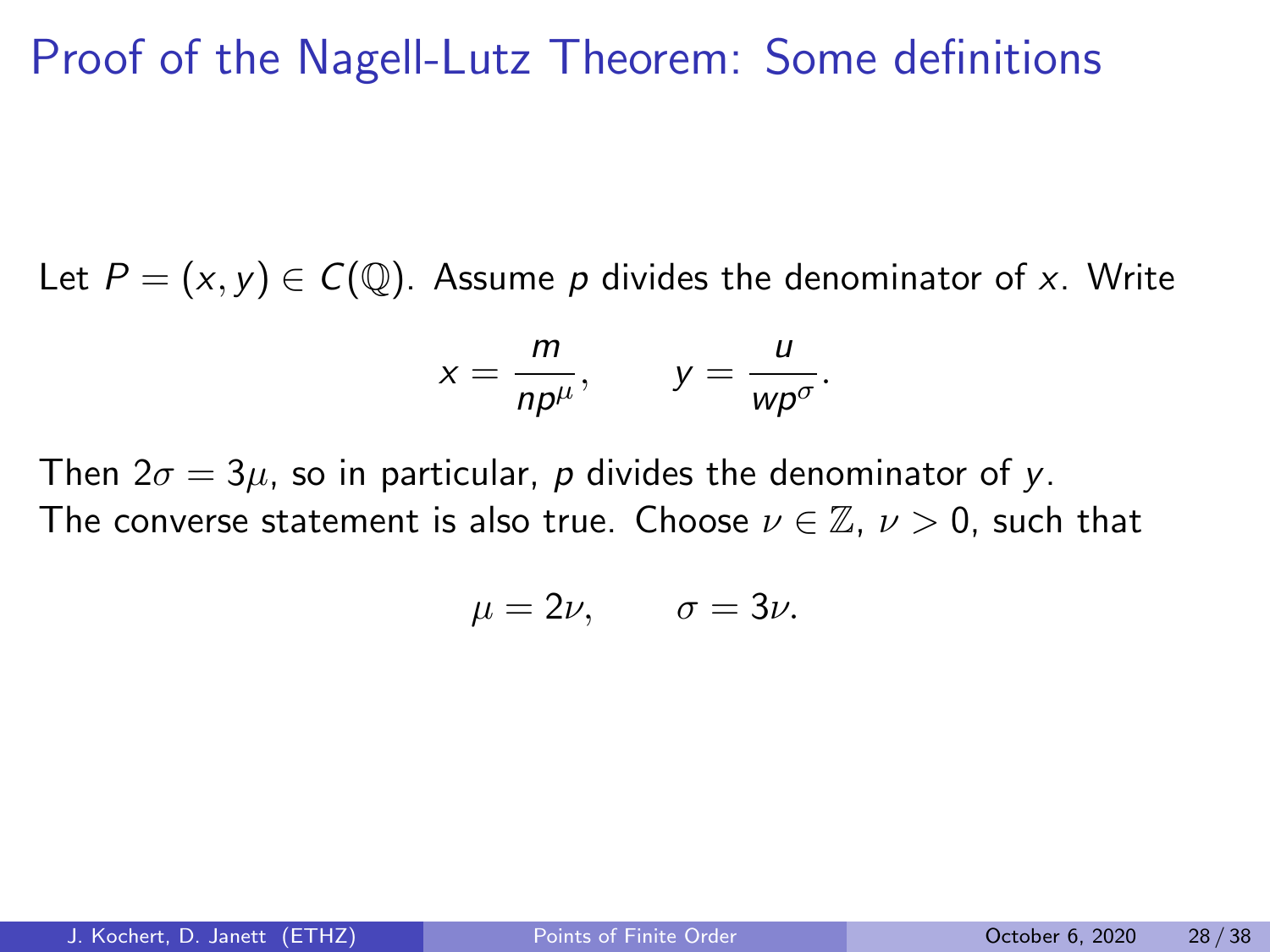# Proof of the Nagell-Lutz Theorem: Some definitions

### **Definition**

We define

$$
C(p^{\nu}) = \{ (x,y) \in C(\mathbb{Q}) : \text{ord}_p(x) \leq -2\nu \text{ and } \text{ord}_p(y) \leq -3\nu \} \cup \{ \mathcal{O} \}.
$$

We have

$$
C(\mathbb{Q}) \supset C(\rho) \supset C(\rho^2) \supset C(\rho^3) \supset \cdots
$$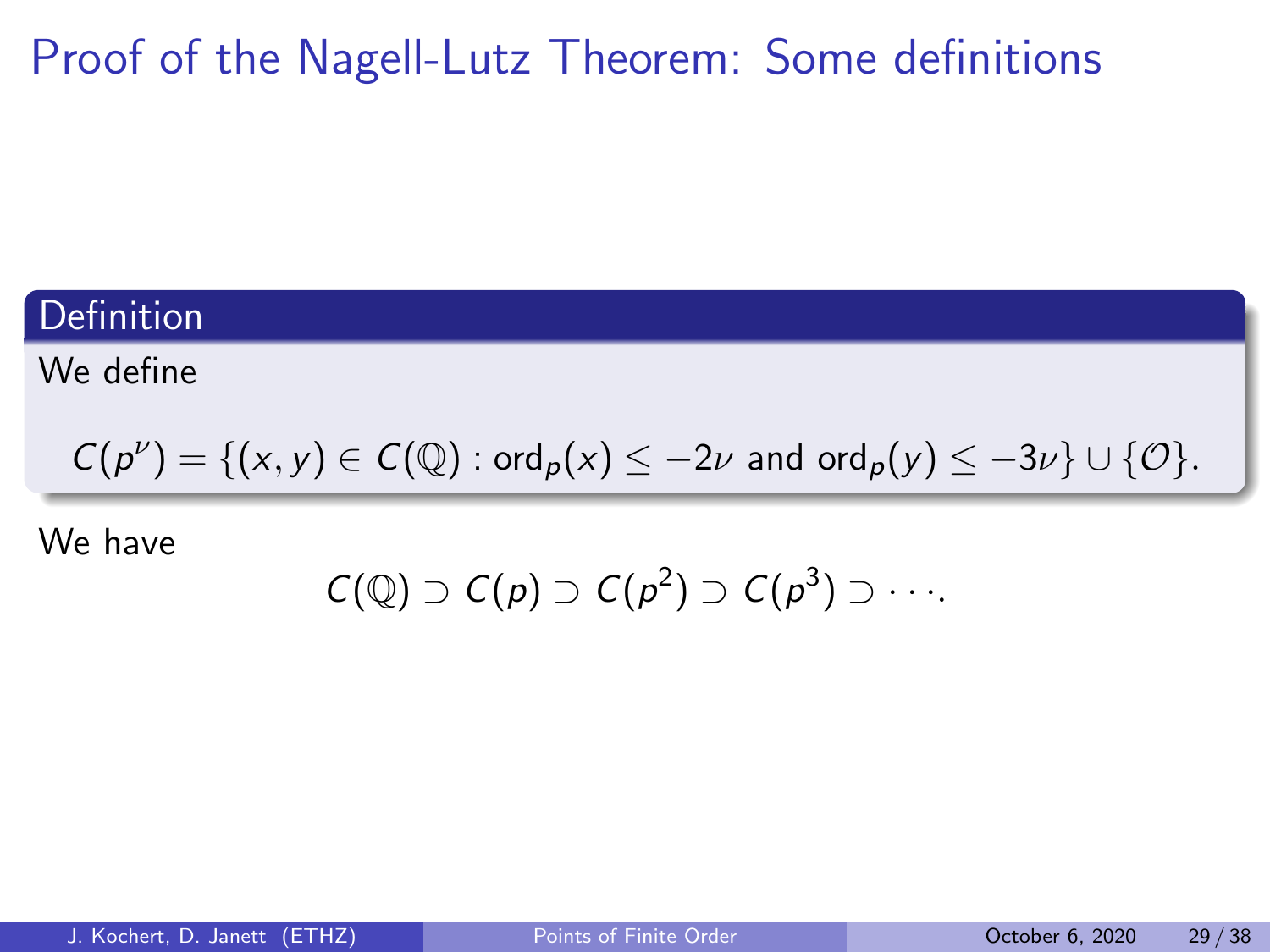# The ring  $R_p$

### Definition

We define for  $p$  prime

$$
R := R_p := \{q = \frac{x}{y} \in \mathbb{Q} \mid p \text{ does not divide } y\}.
$$

- $\bullet$  R is a ring
- $R = \{ \alpha \in \mathbb{Q} \mid \text{ord}_p(\alpha) \geq 0 \}$
- $\bullet$  The units in R are the rational numbers of order 0, i. e. where p neither divides numerator nor denominator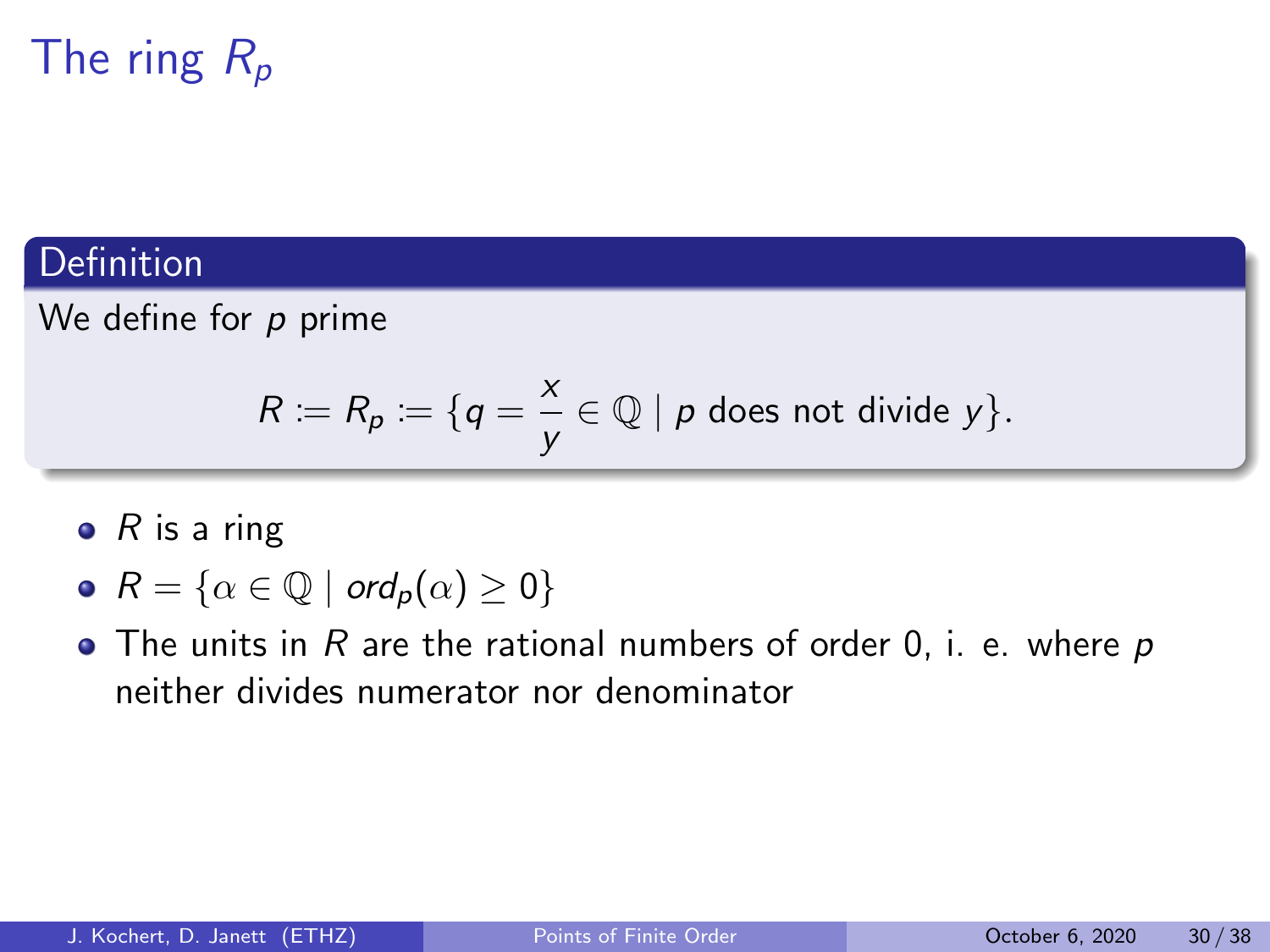# **Proposition**

### Proposition

Let p be a prime, let R be the ring of rational numbers with denominator prime to  $p$ , and let  $C(p^{\nu})$  be the set of rational points  $(x,y)$  on our curve for which  $x$  has denominator divisible by  $\rho^{2\nu}$ , together with the point  ${\cal O}.$ 

- $\bullet$   $C(p)$  consists of all rational points  $(x, y)$  for which the denominator of either  $x$  or  $y$  is divisible by  $p$ .
- $\bullet$  For every  $\nu \geq 1$ , the set  $C(p^{\nu})$  is a subgroup of the group of rational points  $C(\mathbb{O})$ .

<sup>3</sup> The map

$$
\frac{C(p^{\nu})}{C(p^{3\nu})} \to \frac{p^{\nu}R}{p^{3\nu}R}
$$

$$
P = (x, y) \mapsto t(P) = \frac{x}{y}
$$

is a one-to-one homomorphism. (By convention, we send  $\mathcal{O} \mapsto 0.$ )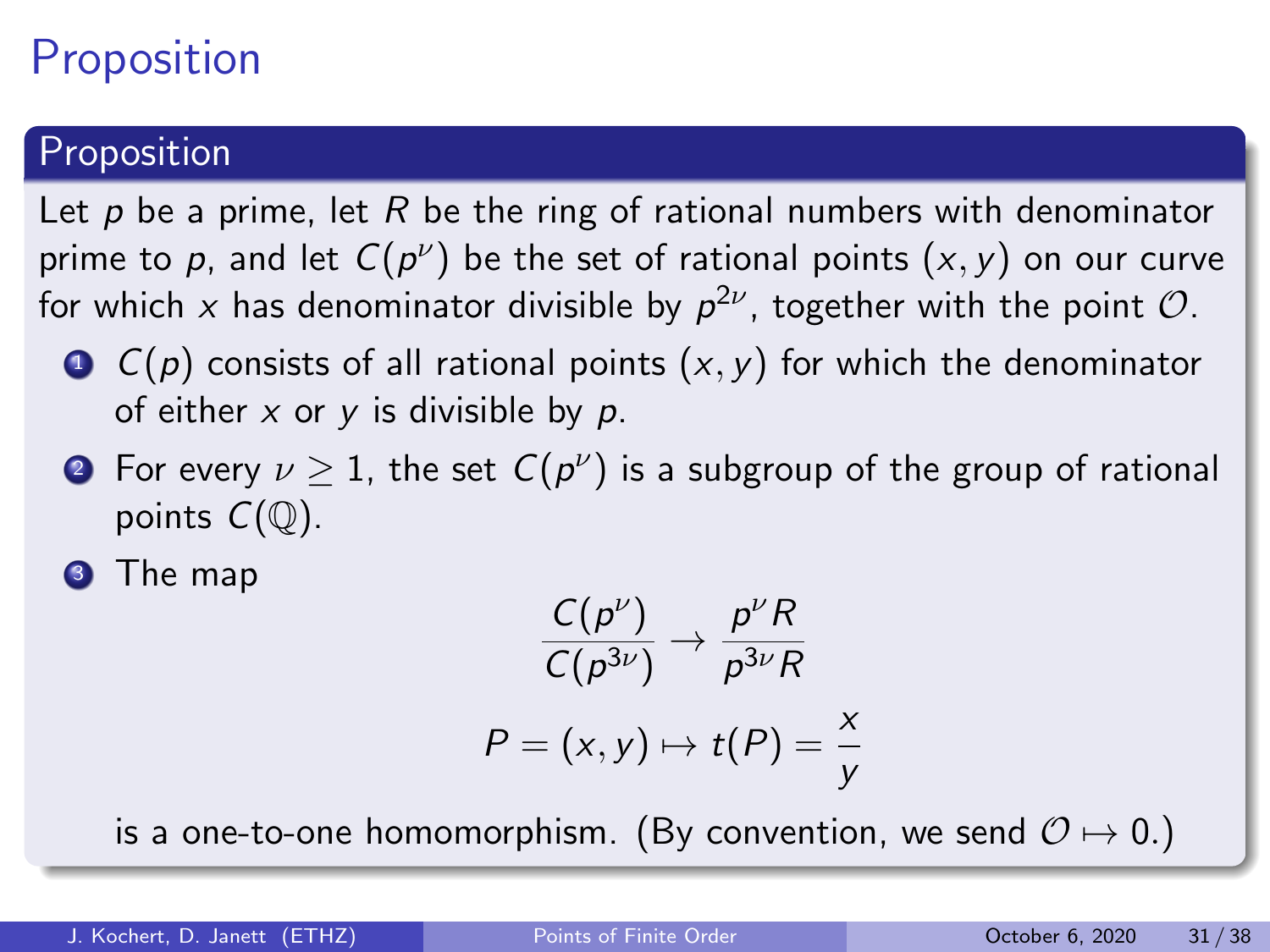# Proof of Proposition (1)

- Part 1: Just done
- Change of coordinates:  $t := \frac{x}{y}$  $\frac{x}{y},$   $s \coloneqq \frac{1}{y}$ y .
- New equation:  $s = t^3 + at^2s + bts^2 + cs^3$
- Analogous addition in (t,s)
- $(t,s)\in\mathcal{C}(\rho^\nu)\iff t\in\rho^\nu R,\,s\in\rho^{3\nu}R$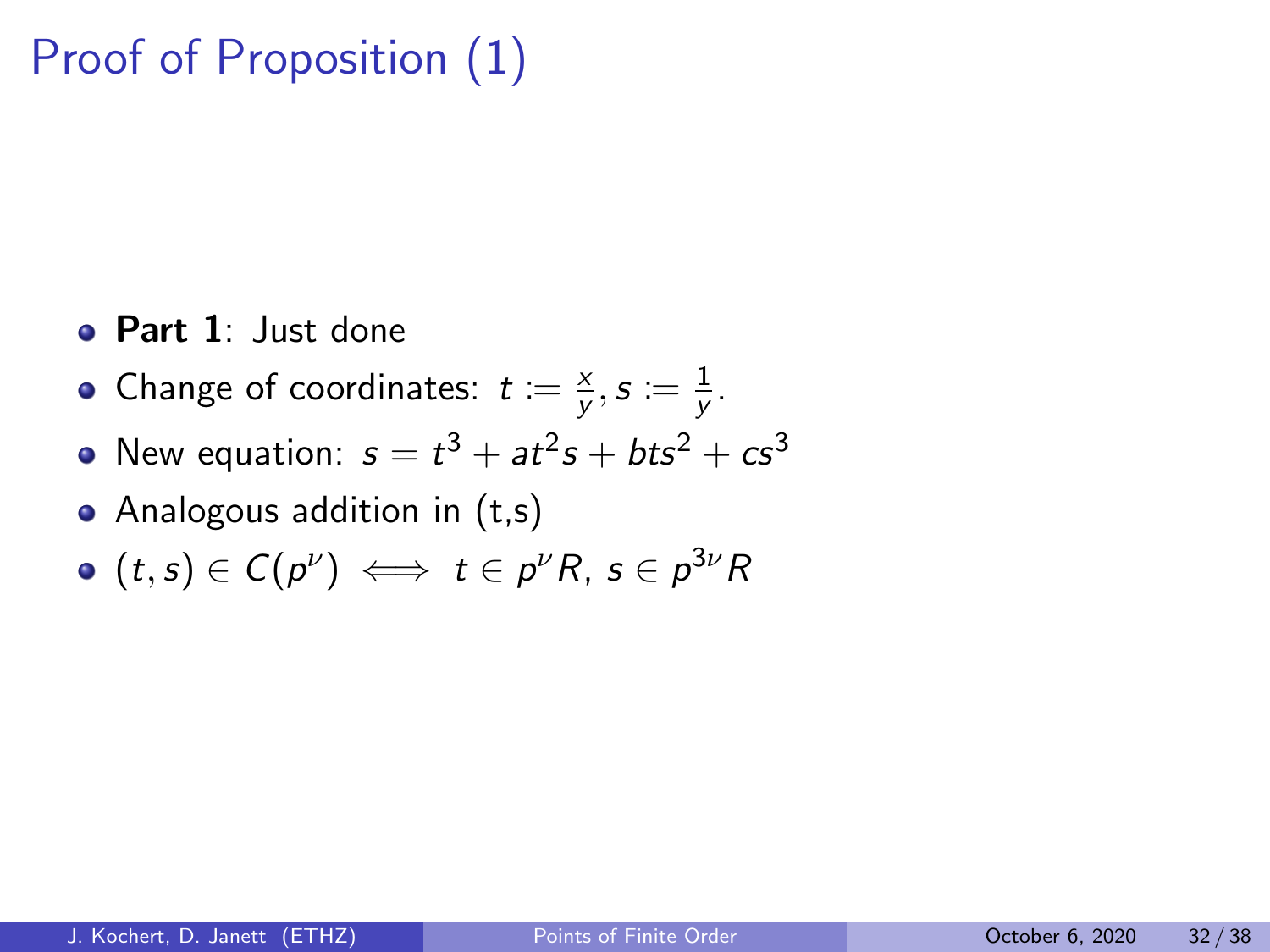# Proof of Proposition (2)

- Part 2: Show that  $C(p^{\nu})$  is a subgroup
- $\mathcal{O} \in \mathcal{C}(p^\nu)$
- $P_1 \in \mathsf{C}(p^\nu)$ ,  $P_2 \in \mathsf{C}(p^\nu) \implies P_1 + P_2 \in \mathsf{C}(p^\nu)$
- $P_1 \in \mathcal{C}(p^\nu) \implies -P_1 \in \mathcal{C}(p^\nu)$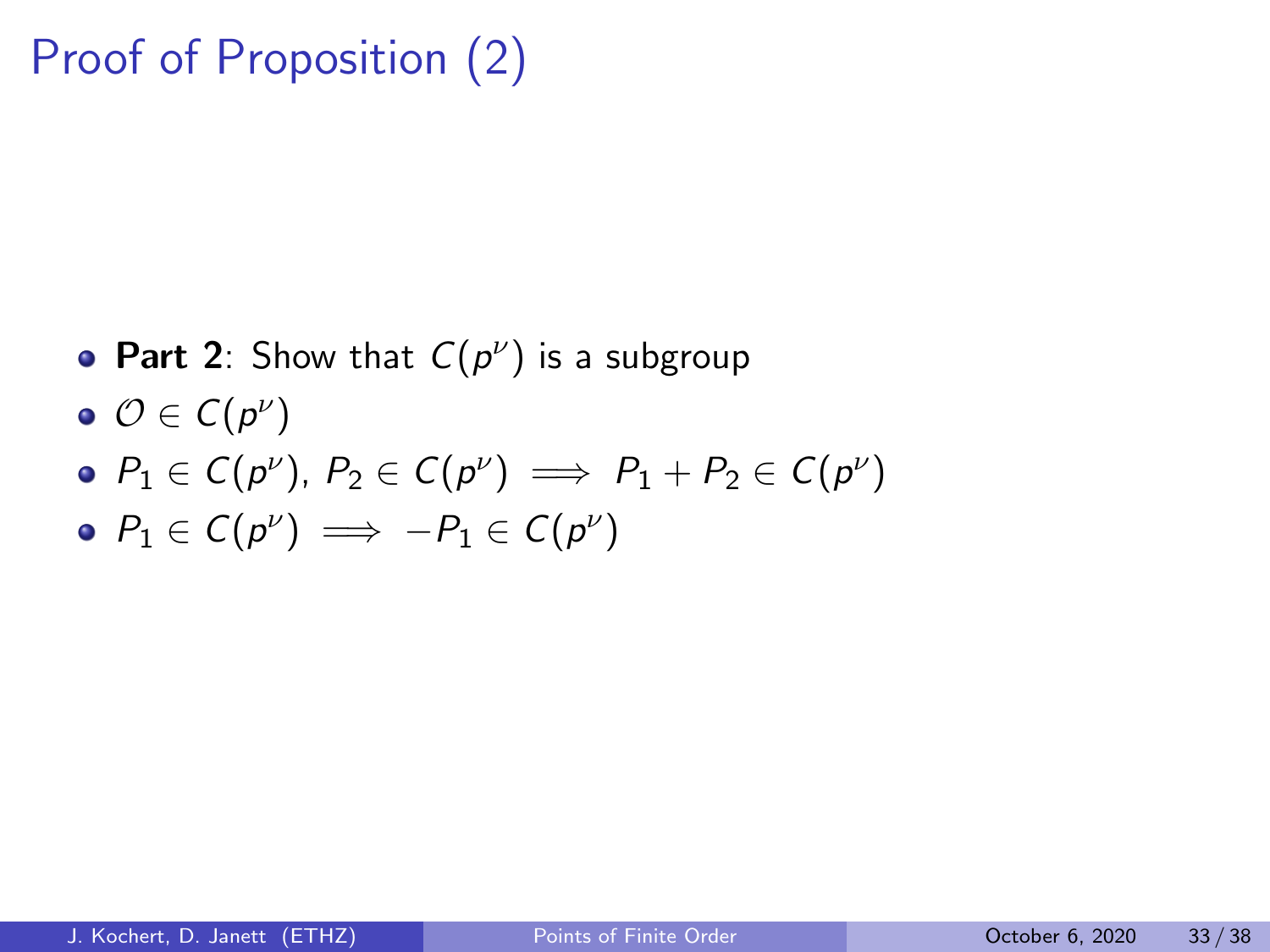# Proof of Proposition (3)

**• Part 3**: Show that this map is an isomorpism:

$$
\frac{C(p^{\nu})}{C(p^{3\nu})} \to \frac{p^{\nu}R}{p^{3\nu}R}
$$

$$
P = (x, y) \mapsto t(P) = \frac{x}{y}
$$

- $t(P_1+P_2)\equiv t(P_1)+t(P_2)$  (mod  $p^{3\nu})$
- $\bullet$  Quotient + Homomorphism theorem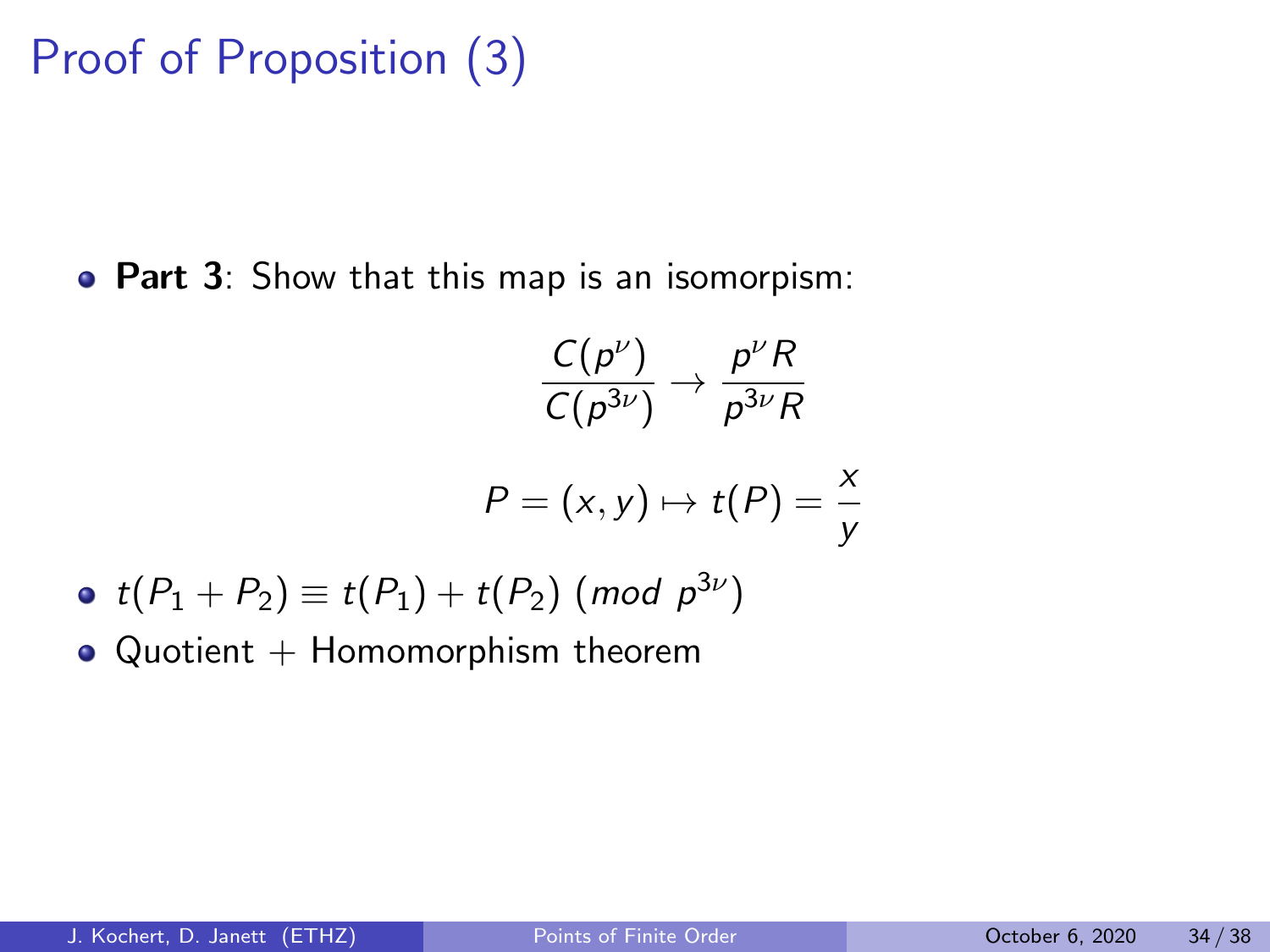# **Corollary**

#### **Corollary**

- **1** For every prime p, the only point of finite order in the group  $C(p)$  is the identity point  $\mathcal{O}$ .
- **2** Let  $P = (x, y) \in C(\mathbb{Q})$  be a rational point of finite order. Then x and y are integers.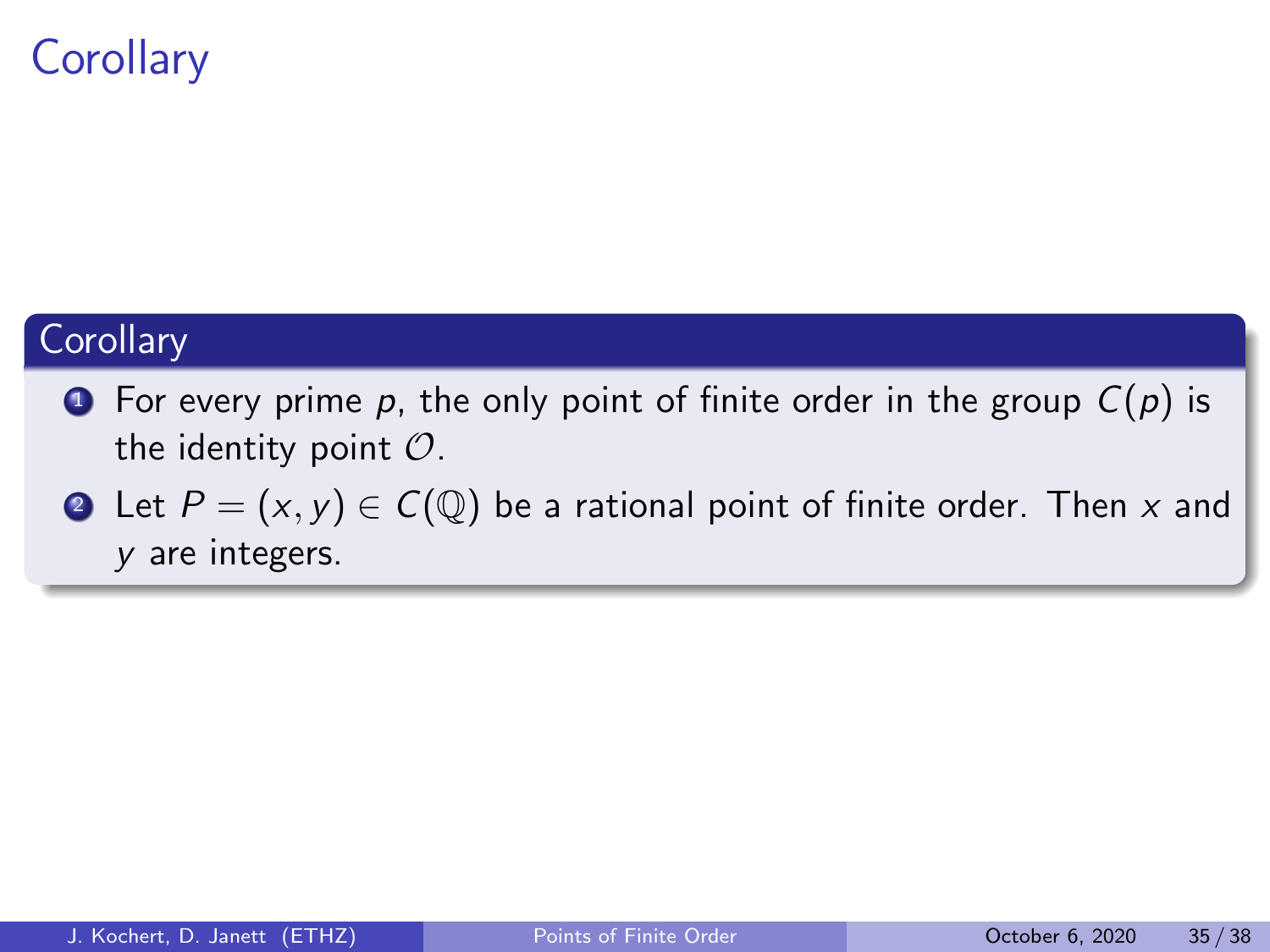# Proof of Corollary

- $\bullet$  (a):
- $\bullet$   $P \in C(\mathbb{Q})$  of order m,  $P \neq \mathcal{O}$ , p prime. We want to show:  $P \notin C(p)$
- Find  $\nu > 0$  s. t.  $P \in C(p^{\nu})$  and  $P \notin C(p^{\nu+1})$ .
- $t(mP) \equiv mt(P)$  (mod  $p^{3\nu})$
- $P \in C(p^{3\nu})$ , contradiction.
- $\bullet$  (b): Use (a).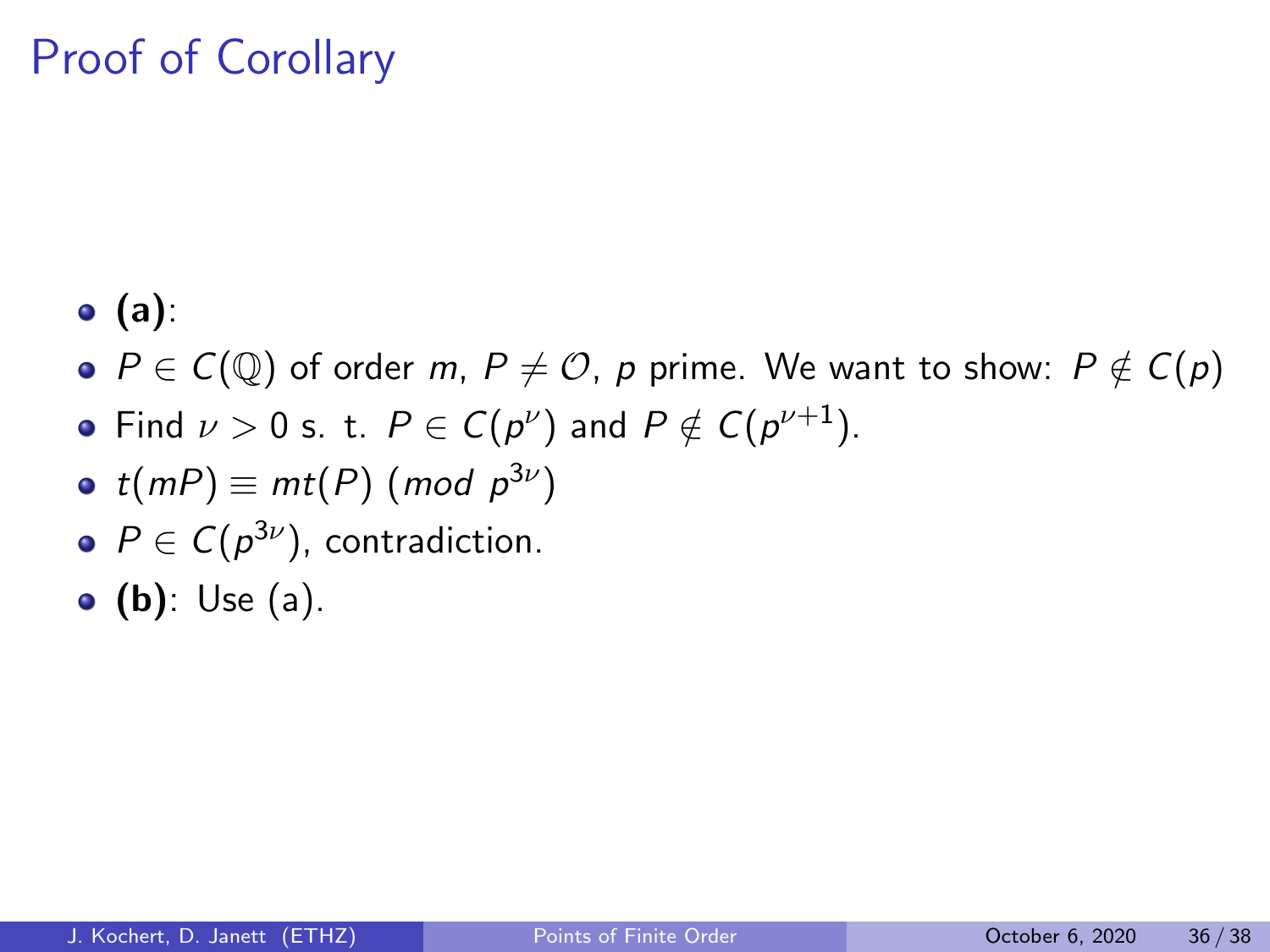# Mazur's theorem

### Theorem (Mazur)

Let C be a non-singular rational cubic curve, and suppose that  $C(\mathbb{Q})$ contains a point of finite order m. Then either

 $1 \le m \le 10$  or  $m = 12$ .

More precisely,  $C(\mathbb{Q})_{\text{tor}}$  forms a subgroup that has one of the following forms:

- **1** C<sub>N</sub> for  $1 \leq N \leq 10$  or  $N = 12$
- 2  $\mathbb{Z}/2\mathbb{Z} \times \mathbb{Z}/N\mathbb{Z}$  with  $1 \leq N \leq 4$